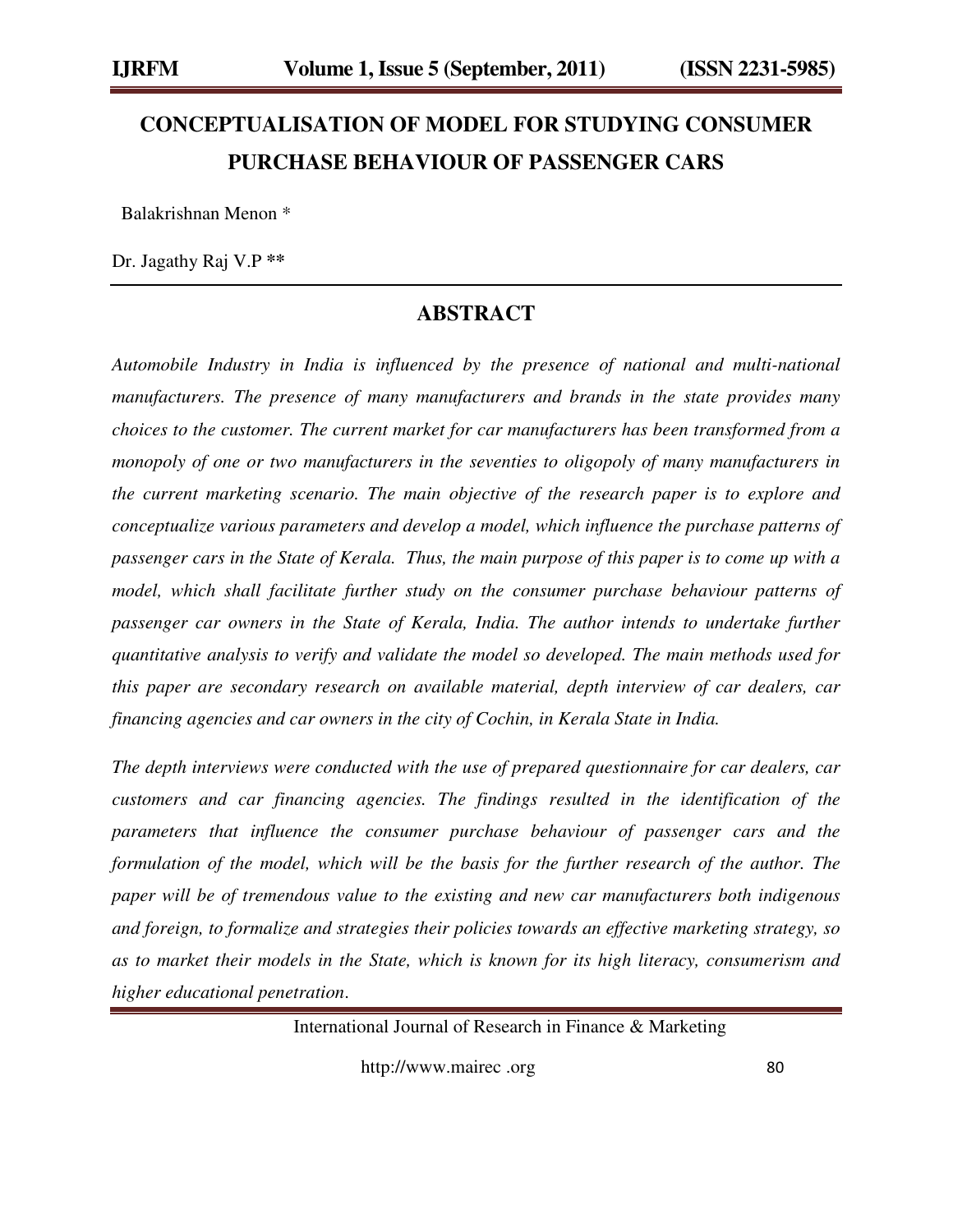**Key Words**: Consumer Behaviour Patterns, Customer Loyalty, External Influence, Brand Community, Family Influence, Customer Satisfaction

\* Professor, DC School of Management and Technology, One School Avenue, Pullikanam Post, Idukki District, Kerala – 685 503, India and Research Scholar, Department of Management, Karpagam University, Pollachi Main Road, Eachanari Post, Coimbatore, Tamil Nadu – 641 021, India

\*\* Professor, School of Management Studies, Cochin University of Science and Technology, Cochin, Kerala – 682 022, India

International Journal of Research in Finance & Marketing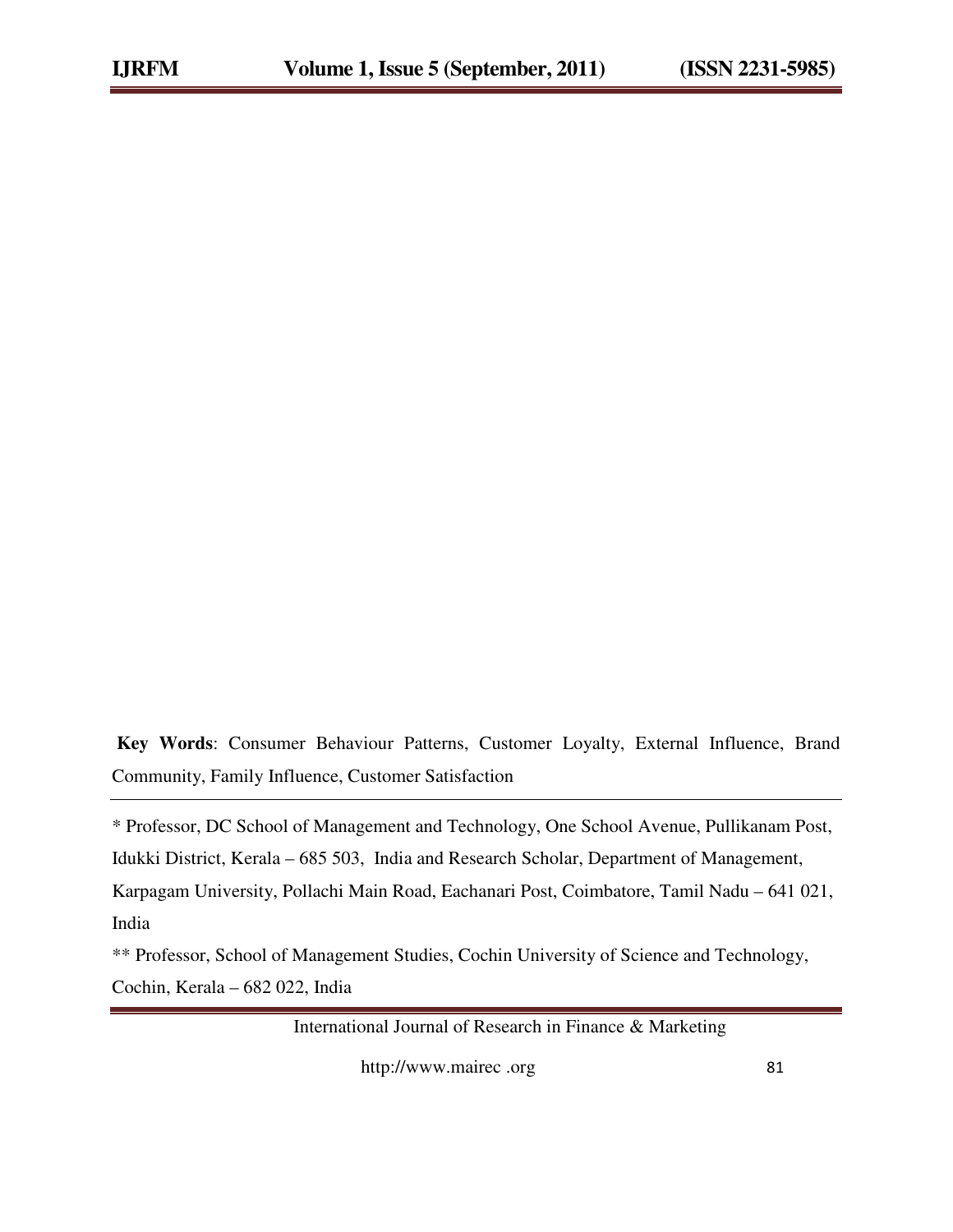### **INTRODUCTION**

In India, till early eighties, consumers had very limited options for passenger cars. Therefore, in olden days, people bought passenger cars, to use and keep it for the whole duration of their lives. In those days, passenger cars used to be considered as a luxury, rather than a necessity. Due to the economic boom, higher income levels and the growing purchasing power of the Indian urban populace, cars have transformed into a necessitated ingredient for Indian middle class families.

The Automobile Industry in India has been in the booming phase for the past 10 years, on the strength of the Indian Government's liberalised economy policy and freedom from the License Raj. The Government of India allowed Foreign Joint Venture in the industry since early 1990. Subsequently, the Indian Government allowed Foreign Direct Investment with an equity cap in the industry, which saw many automobile giants entering the Indian market with their models, readily available, without much waiting time for the delivery. Thus major car manufacturers such as Suzuki, Ford, Toyota, General Motors, Skoda, Hyundai, Honda, Renault, Mitsubishi, Nissan, Volvo, Audi, BMW and Benz, set up their manufacturing units in India with Joint Venture collaboration with Indian companies. These foreign manufacturers began to compete with the Domestic Players such as Hindustan Motors, Tata Motors, and Fiat India etc to increase their market share, with their highly technological, innovative and attractive models of passenger cars. Sudden interest of major global players has made Indian auto industry very competitive, as India provides twin benefit of ready market and low cost manufacturing base for them. With the explosion of the automobile industry, due to its globalization and liberalization, car manufacturers introduced much innovative and technological advancement in their models. Customers have started thinking to change over to the new models of cars, with related ease than before, to suit their changing life styles.

The proposed study is planned to be conducted in the Indian State of Kerala. Kerala is billed as a consumer State by both manufacturers and marketers. The State with its limited land availability

International Journal of Research in Finance & Marketing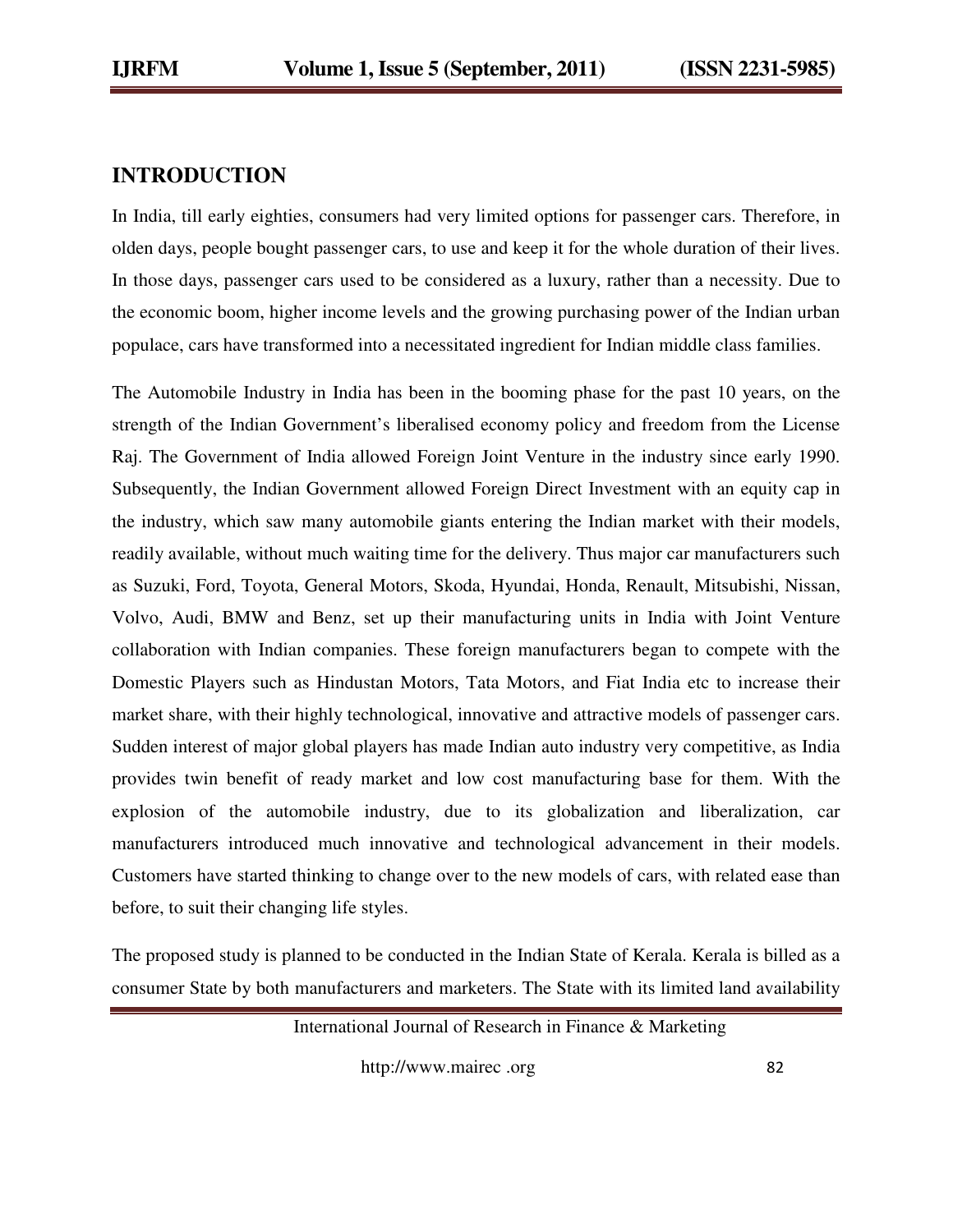does not have much of a production capability in the State. All the manufacturers, specifically automobile sector, do have their production capability outside the State, concentrated in the States of Tamilnadu, Haryana, Punjab, Delhi, and a few other States in India. However, manufacturers and marketers treat Kerala as a test market, where they can easily test their newly developed products, as the people of the State display high consumerist tendencies in their purchase behaviour. Consumerism in the state is also attributed to high literacy and booming economic conditions, in the middle class, due to the inflow of foreign money predominantly from gulf, US and European countries. Any new model of the car can be easily spotted in the cities of the State. Thus, the proposed study is focused in the State of Kerala.

The researcher conducted secondary study to find out various studies conducted on the consumers of passenger car in different parts of India and specifically in the State of Kerala. The following are some of the studies and their relevance to the researcher's area of research.

Research by Sagar, Ambuj and Chandra (2004) showed in their approach paper (Sagar, Ambuj, & Chandra, 2004) as to how the Indian car industry has leaped forward technologically, driven by a confluence of factors such as intense competition, demanding consumer preferences, government policies (especially tightening emission standards), and the global strategies of the various players. They elaborate that cars manufactured in India are based on designs, incorporating advanced technologies, that are often comparable with those available globally and Indian car exports are also growing.

Mukherjee and Sastry (1996) discuss that penetration of passenger cars (Mukherjee & Sastry, 1996) in rural and semi-urban areas is extremely low and could provide fresh markets. They opinion that new entrants will have to deal with uncertainty of demand, different and evolving customer needs, a relatively poor supplier base, a market crowded with competition and industry wide capacity shortages. They see the prospect of India emerging as a significant manufacturing base for exports. They conclude that in the highly price sensitive market, reduction of prices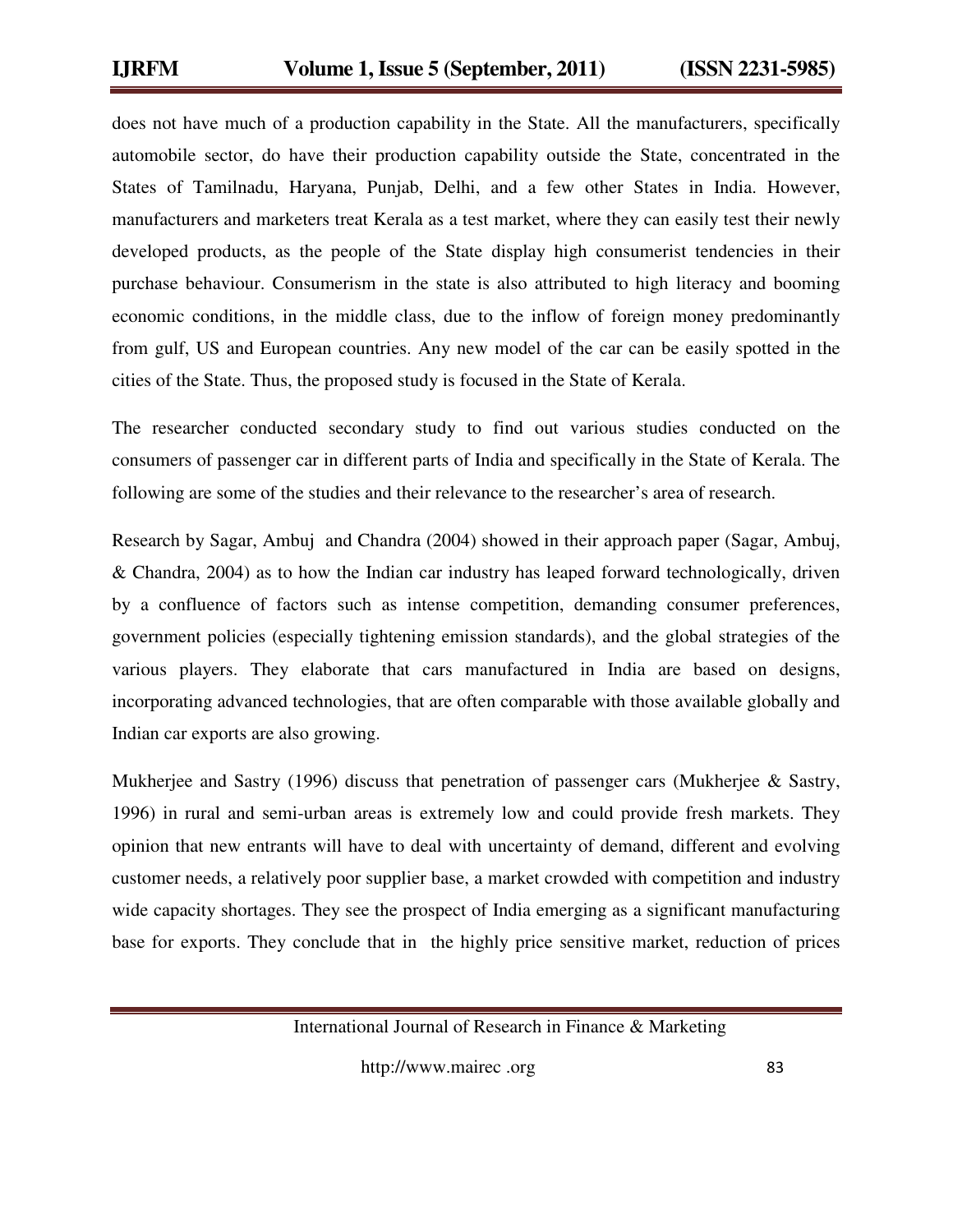because of lower duties and taxes and progressive indigenization, and rising middle class incomes are likely to further increase industry growth rates.

There have been a few studies in Kerala n the consumer behavioural aspects of passenger cars. In a study conducted by Malayala Manorama newspaper (Malayala Manorama, 2008) on the choice of Malayalee customers, it was revealed that people would normally like and go for cars with low cost on the one end, whereas another set of high income group of people prefer the costly cars.

Pillai (2009) reported (Pillai, 2009) that the car sales are getting into a steady stage, in the month of December 2008. In spite of the general slump in automobile market, the used car segment has not taken much of a beating. Many of the dealers reported steady sales in December 2008, contrary to the negative sales in the previous few months. This is attributed to the package announced by the Government of India for the automobile industry in terms of reduction in the excise duty of cars, and attractive packages announced by the car manufacturers.

As per the research conducted by Kotwal (2009), face off buyers now prefer to have cars with the space, comfort and luxury of a mid size saloon or sedan (Kotwal, 2009). With the growing affluence and technological advancement, there develops a certain maturity in taste, as evidenced by the growing popularity of the Indian Hatchback market. The "third box" or the boot space does not seem to have the same importance, which it once had. Many customers buy cars with the space and comfort, less the boot, as it is easy to negotiate in our ever-increasing congested cities. That is where the premium hatchback commands a respect in its segment. Though they are costing more money, customers buy them for their practicality and comfort they offer, without sacrificing the feel-good factor.

Kumar (2009) reported in 'Business Manorama' (Kumar, 2009) and "Auto Focus" reported identically in The Hindu (2009) that the passenger car market is coming out of the economic slow-down phenomenon being witnessed all over the World (The Hindu, 2009). He further reported that manufacturers have adopted a strategy to introduce new and modified edition of the

International Journal of Research in Finance & Marketing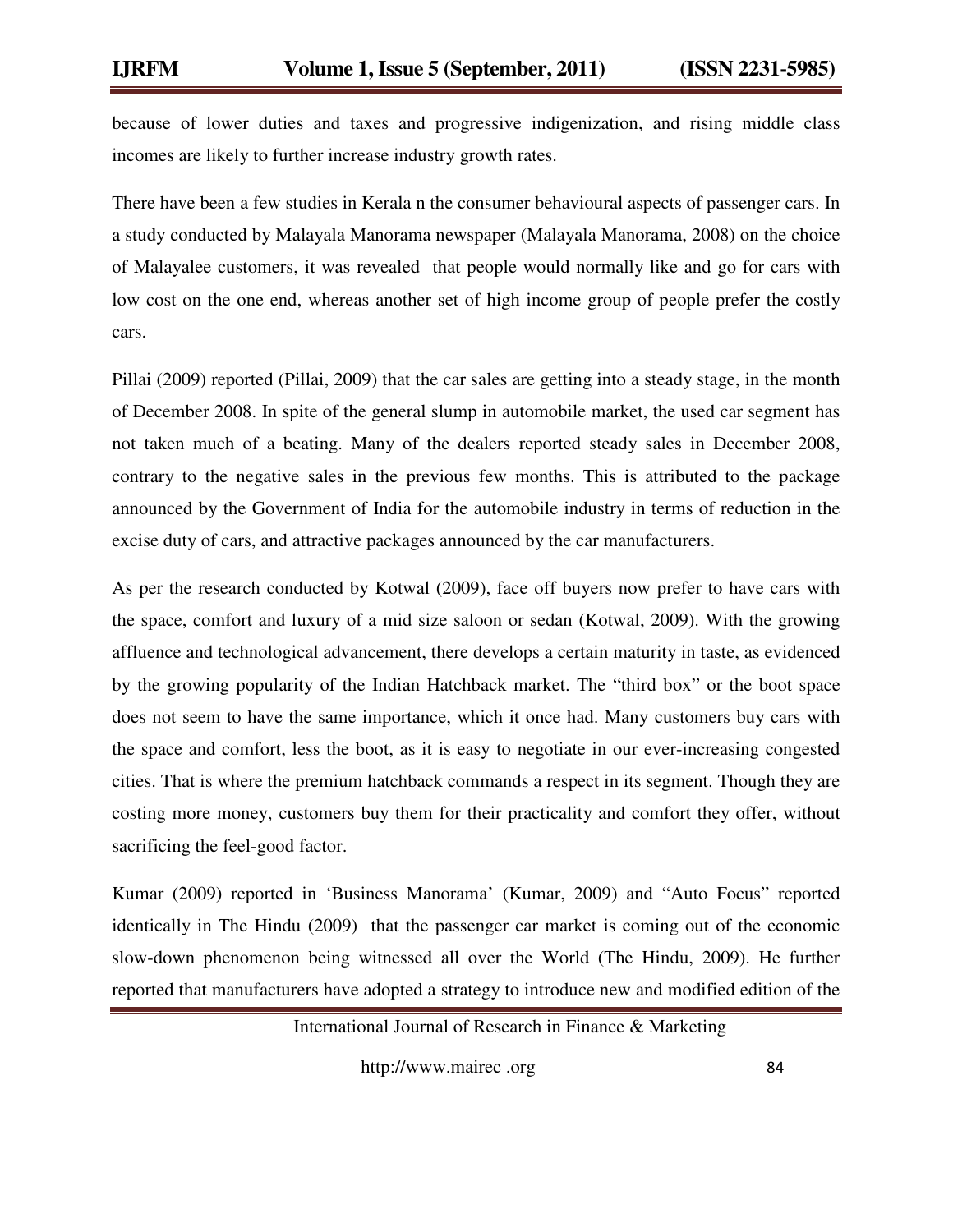existing models in the market in the coming months, to smarten the market, which gives a positive signal to the car industry in general. Due to various measures implemented by the Reserve Bank of India to support the economy and boost up the demand, Indian banks have reduced the interest rate for car loans, which gives a hope for the industry. As reported by Ajit (2009), while the new generation banks in the private sector concentrate their car financing activities in the cities, Public Sector Banks are turning the heat on, in the small and medium towns and rural area, where they have more coverage and influence.(Ajit, 2009).

### **RATIONALE AND SIGNIFICANCE OF THE STUDY**

The automobile market is getting saturated with many models of passenger cars, competing against each other, in sharp contrast to the monopolistic industry behaviour, which was prevalent till late 80's. It requires tremendous amount of marketing efforts to keep and grow their market share in this scenario, by adopting quite innovative features and value added services, which are very attractive to the customers. Companies are adopting new methods to see, if small families using the two wheelers, can be converted into the car buyers.

Kerala market is considered to be different from other states, due to its high consumerism. Each of the Kerala households is predominantly having at least one gulf employee. With the boom of IT Industry in late 90's, the expatriates are extended to US, Europe, Australia, and other Asian and countries. In this context, it was thought that this study is very relevant to measure the topography of the customer tendencies in the passenger car industry.

Though the initial focus of the expatriates from the State was concentrated in building houses; the current trend is seen to be moving towards acquiring fashionable cars, which is proving to be a status symbol for many households. With the kind of inflow of US dollar and other foreign currencies into the Kerala economy, which has started dictating the purchasing decisions of the Kerala Households, it is becoming a breeding ground for manufacturers of passenger car to compete in this fertile market, to satisfy the needs of customers to acquiring middle and luxury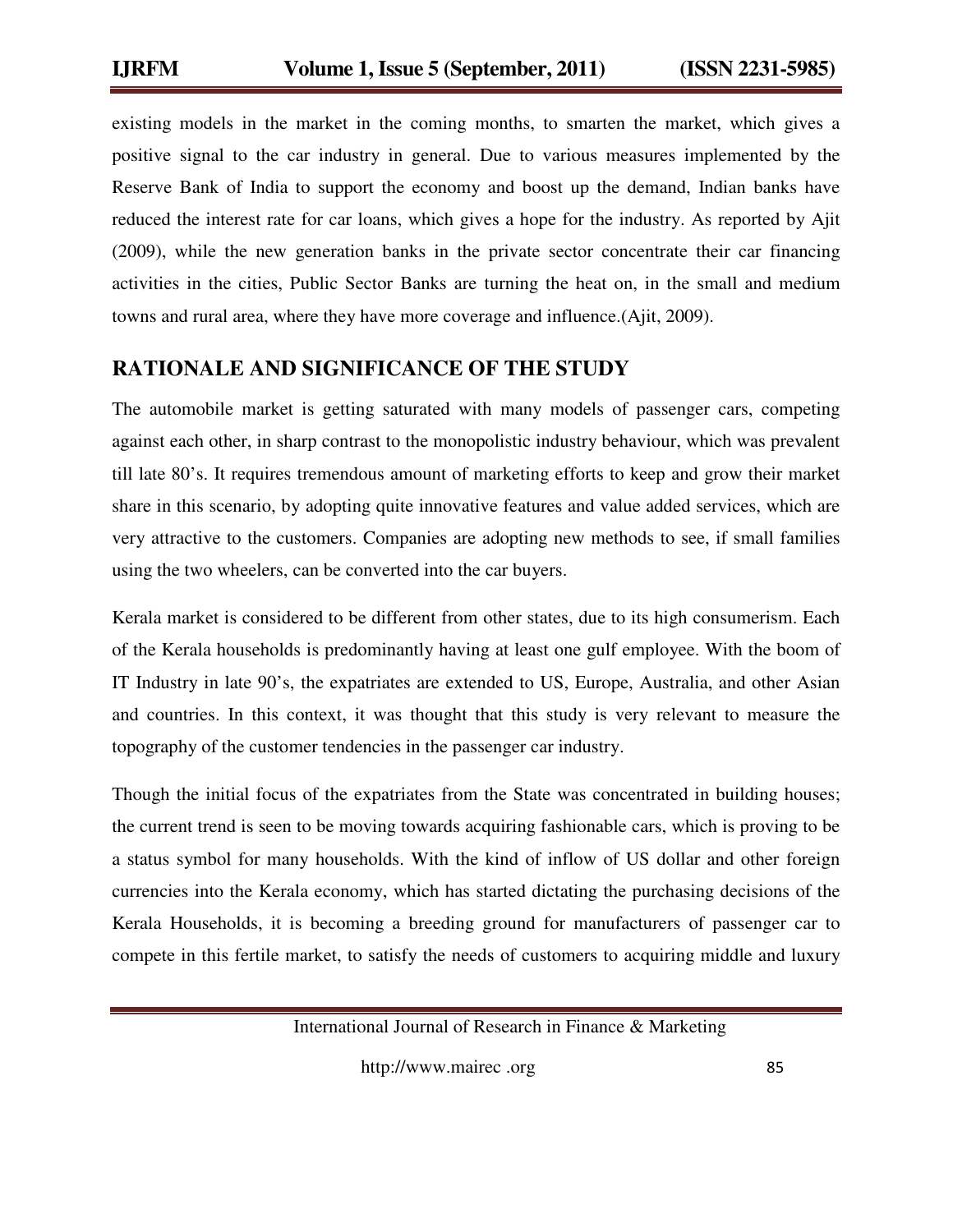cars. The current trend is to show off their social status by displaying high profile latest model passenger cars in their home portico.

There are new players and models entering the automobile sector, introducing new narrowed segments in the passenger cars. The study findings will definitely help the manufacturers and marketers of passenger cars to strategise, plan and the market their products in the State.

# **AIMS & OBJECTIVES OF THE STUDY**

The objective of the research paper is to explore and conceptualise various parameters, which influence the purchase patterns of passenger cars in the State of Kerala. The paper also aims to develop a framework to study the behavioural patterns, which might eventually influence the consumer purchase, of the passenger cars in the State.

### **MATERIALS & METHODOLOGY**

The paradigm underlying this research study is for evolving realistic consumerist tendencies, in the passenger car industry. The methodology adopted is to use exploratory approach. It incorporates three or more views of reality, typically involving a Literature Review of the past and current research work in the respective area, a qualitative and quantitative study assimilating the power of a consumer questionnaire, and consolidation of these methods and views to obtain confirmatory results and thereby a better understanding of the problem that is being addressed.

Thus, the research methodology adopted in this research study comprises of the following stages:

- Literature Review, that is the secondary research
- An exploratory stage that is the Primary Research, consisting of Depth interviews and Focus group discussion with Car Dealers of new and second-sale cars, Car Financing Agencies and car owners in the city of Cochin. Questionnaires were devised to drive the in-depth interview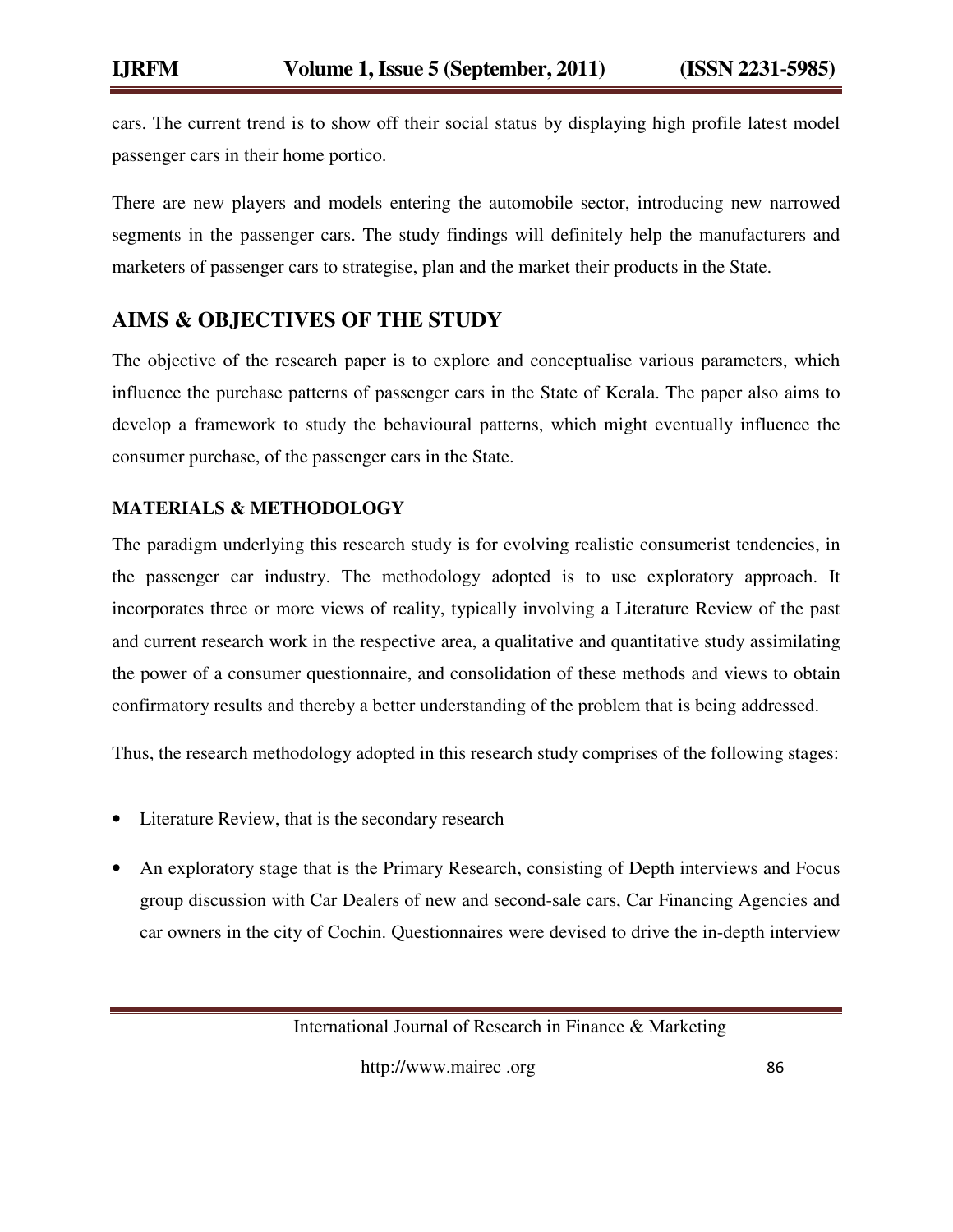with car dealers of various manufacturers, second-hand car dealers, car financing agencies, and car owners in the city of Cochin, Kerala, India.

### **PARAMETER IDENTIFICATION FOR THE STUDY**

There have been many efforts by researchers to evaluate and measure the consumer behaviour in general for durable goods and products. In the following section, the researcher details the various consumer behaviour studies undertaken by other researchers in the relevant area, and the important theories of consumer behaviour.

#### **ROLE OF INTERNET MARKETING IN CONSUMER DECISION PROCESS**

As Internet is rapidly growing and providing the platform for e-commerce marketing, many customers use Internet partly or even fully, for all the buying process stages. Just about one in seventeen people may have access to internet in India, but every third car buyer in the country's top cities start their search on the world-wide web. As per Sharma (2010), based on a study conducted by Google (Sharma, 2010), four out of every ten new car buyers and three in every ten used car buyers, use internet to do initial research before making the purchase**.** Liu and Bai (2008), discuss the various opportunities for car manufacturers and dealers (Liu & Bai, 2008), to utilise the internet marketing medium in the five stages of e-marketing buying process - Problem Recognition, Information Search, Evaluation of Alternatives, Product Choice, Final Outcome / Post Purchase.

The researcher now examines the various theories of consumer behaviour, so that it will provide a framework to focus our studies on the behavioural patterns of passenger car industry.

### **THEORIES OF CONSUMER BEHAVIOUR**

Marketing has shown a paradoxical resistance to the generation of explanatory variety. Anyone who knows the marketing and consumer research literatures of the last decade is familiar with calls for methodological pluralism, critical relativism, postmodernism and the like. Most research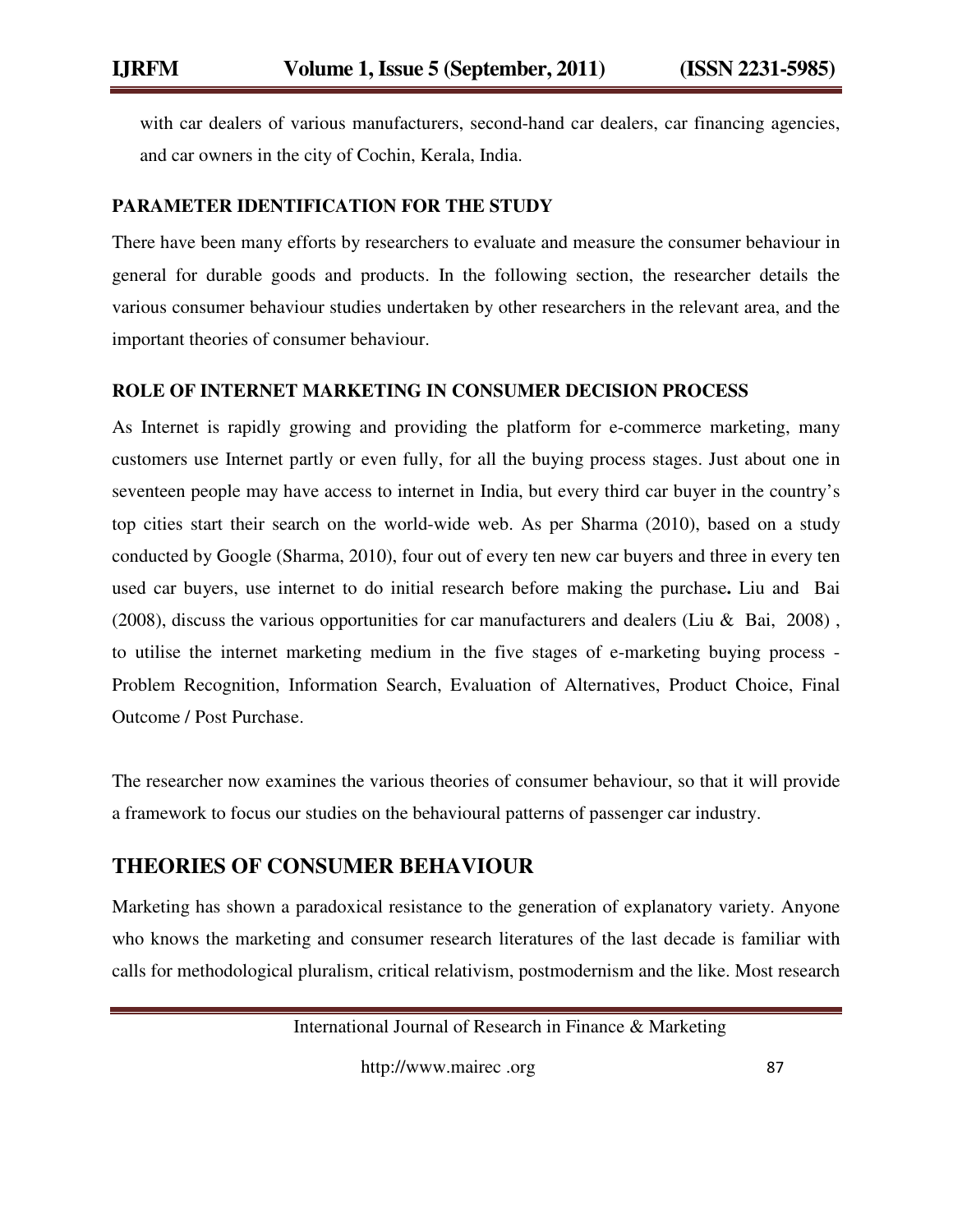in marketing still inhabits the world of cognitive consumers and responsive managers, semiautonomous buyers and philosophical marketers. The present challenge for marketing researchers is to generate critical interpretations, which alternate with the prevailing normal science component of consumer research: Structural accounts of human activity assume that observed behaviour results from what is happening within the individual. Behaviour is determined, in whole or part, by internal processing of information, or action of mental traits.

Hill (2003) states that recent research into consumer behaviour, challenges marketing conventions (Hill, 2003). He explains that people respond to the information gathered by the senses at an intuitive level, as well as on the basis of rational criteria. He describes the use of biofeedback systems to evaluate the appeal of product offerings, suggesting that this approach is highly effective in predicting consumer purchase behaviour. He points out that consumers' interpretation of product concepts and brand information may be very different from the messages that the company intended to convey. He recommends that firms wishing to market to the senses, provide simple messages that are memorable, easy to interpret, believable and relevant to consumer needs.

#### **Self Theory and Consumer Behaviour**

Self as a totality of individual's thought process and providing a reference point for the related consumer behaviour was conceptualised by Rosenberg (1979), in his research studies He defined it as a combination of an individual's thoughts and feelings, pointedly referring to himself as an object (Rosenberg, 1979). However, Mehta and Belk, (1991) cautioned that there could be fundamental differences in the concept of self, across different cultural entities (Mehta & Belk, 1991). They reported this in their studies on Hindu Indian Immigrants that they are less susceptible to the western view of self as an object. This also clearly shows in the differential self belief of migrants from Asia, Africa and other countries to USA.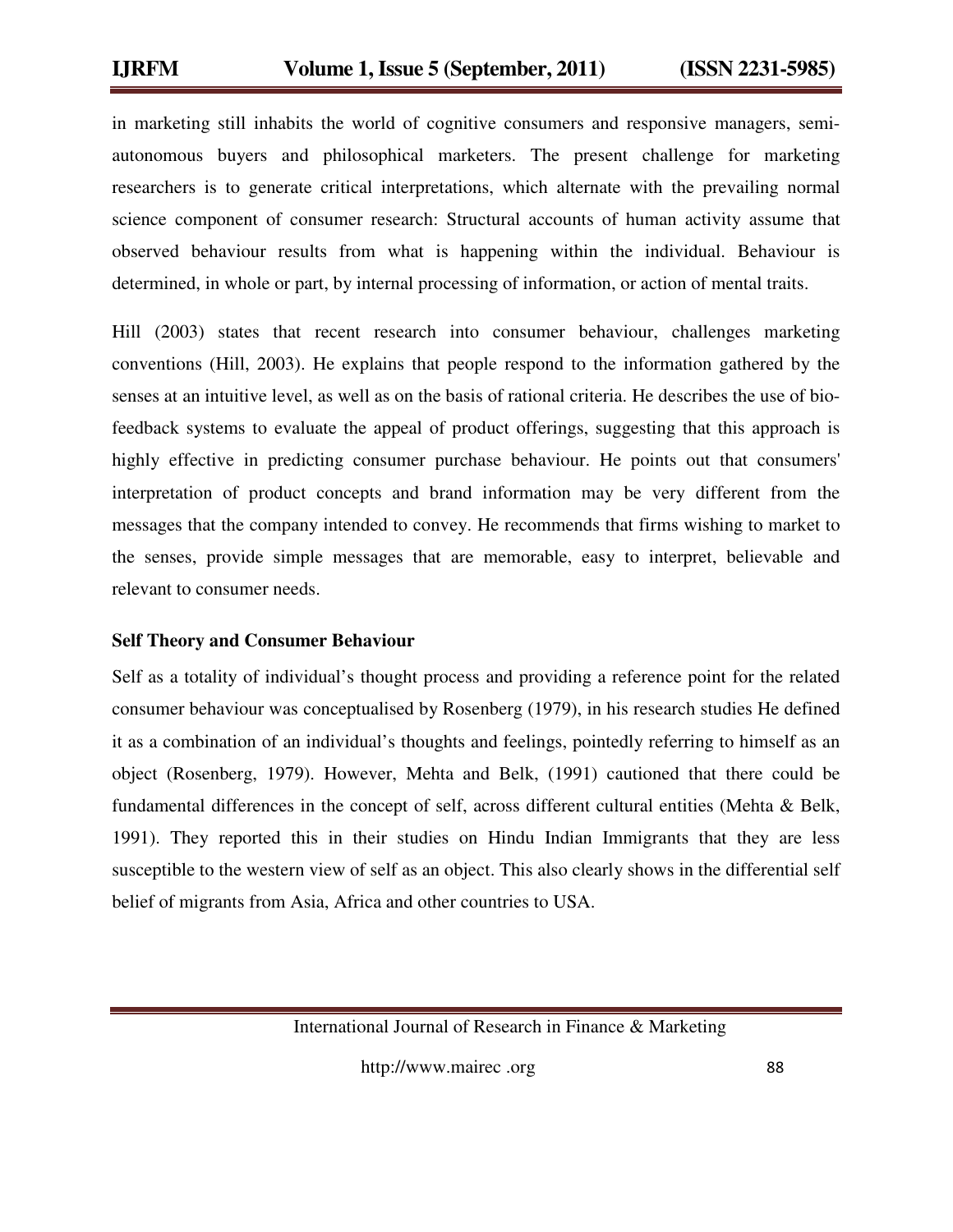### **Altering the Self: Improved Self Theory**

Consumer needs are sometimes guided and accentuated by the personal vanity and self emancipation considerations. People want to have some high esteem in the society, and they seem to think that they can obtain a high societal value, if they own a high value passenger car and attribute the possession of such a vehicle, as a means of achievement in their life. This was conceptualised by Netemeyer, Burton, Scott and Lichtenstein (1995). They devised an individual difference variable, which is consisting of personal vanity and achievement vanity ( Netemeyer, Burton, Scott, & Lichtenstein, 1995).

Watson, Viney, and Schomaker (2002), explain why consumers are reluctant to switch utility suppliers. The paper begins by examining the consumer behaviour literature to determine the differences in the decision process for utilities and for conventional products. The paper deduces that the customer decision for utility products depends on the level of customer satisfaction: if a consumer is broadly satisfied, inertia will prevail, but if there is consumer dissatisfaction, the relative cost of taking an investment decision decreases and switching becomes more likely. They conclude that the switching decision therefore depends on consumer attitude (Watson, Viney, & Schomaker, 2002).

#### **Personality Theory and Consumer Behaviour**

There were other researchers, who focused on personality in consumer behaviour, resulting in purchase of goods. Foxall and Goldsmith (1989) paved the way for a new impetus in consumer behaviour based on personality research (Foxall & Goldsmith, 1989).

### **Consumer Politeness and Complaining Behaviour**

Research by Resnik and Harmon (1983) suggested that in many cases, companies make goodfaith efforts to address the complaints from their disgruntled customers. Many managers, in certain cases, are often prepared to exceed consumer expectations beyond-the-contract or above their proscribed job specification, aimed at striving to address consumer complaints (Resnik & Harmon, 1983).

International Journal of Research in Finance & Marketing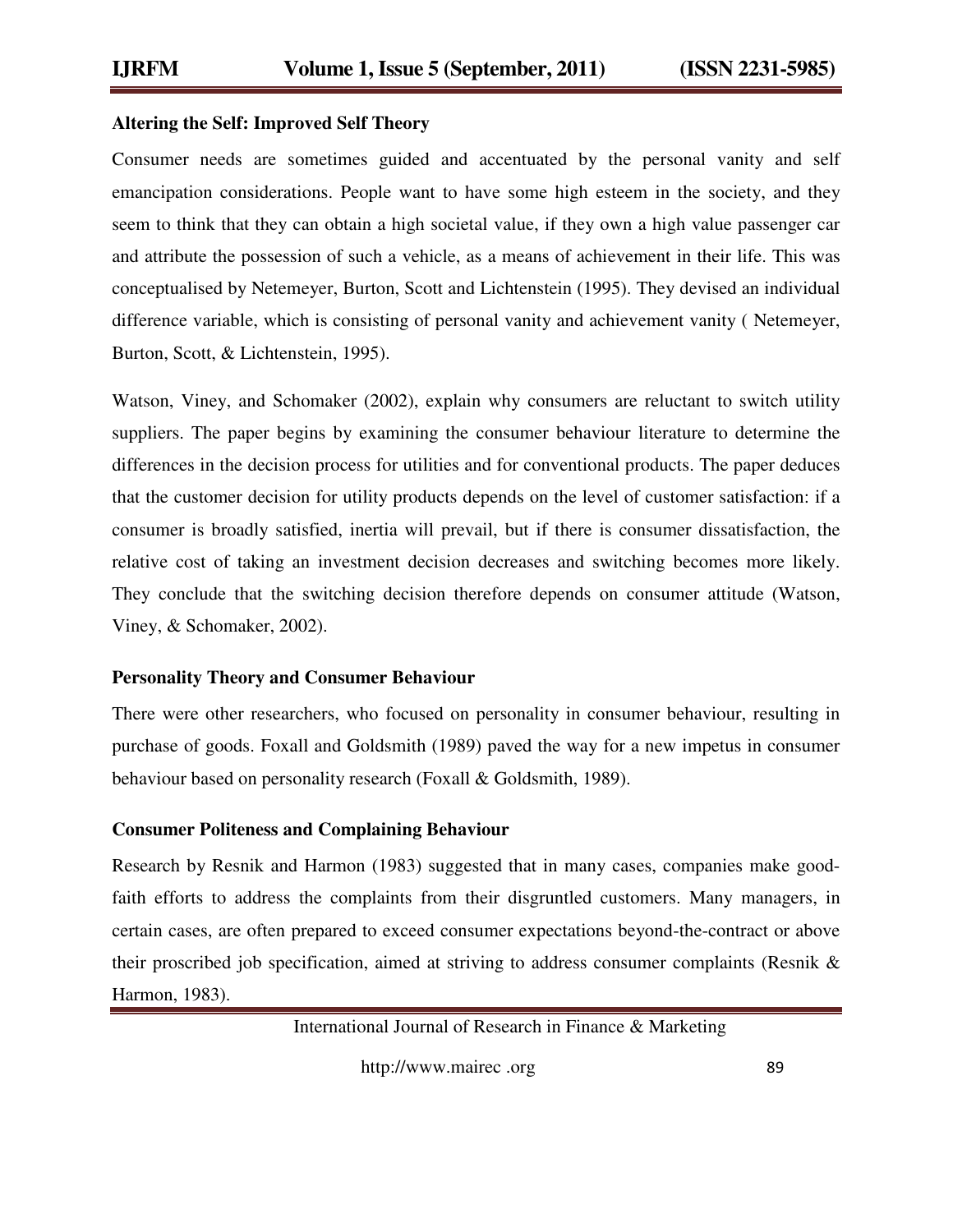However, as per Goodwin and Smith (1990), some consumers may be unlikely to complain regardless of the context, due to their extremely polite and restraining nature. More specifically, they may have an interaction style that prevents them from confronting the dealer / retail employees. Politeness may have such an unassuming effect on the consumer behaviour. Politeness has already been identified as an interaction style within customer-salesperson encounters (Goodwin & Smith, 1990).

#### **Family Influence in Consumer Behaviour**

White (2004) discusses the factors that affect car-buyers' choices and comments that people expect to haggle with dealers over price and to receive substantial rebates or incentives as well as low-interest payment plans (White, 2004). He points out that with an increase in multi-car households, car marques and advertisers need to target the right audience, taking into account the pester power of children and the importance of life stage. Despite the fact that women are the primary buyers of most new cars, he admits that the motor trade has traditionally been contemptuous of women's role in the car-buying process.

Ferber (1977) in his book on "Selected Aspects of Consumer Behaviour" (Ferber, 1977), provides an overview from various disciplines of consumer behaviour in the marketplace. He presents theories of consumer choice, both economic and psychological. Then he goes on to review what is known about different forms of consumer behaviour in the marketplace and includes: 1) decision making in the household-how consumer choice is manifested in the actions of the family unit; 2) patterns of marriage and family formation and dissolution; 3) mobility (geographical, educational, and occupational); 4) saving trends; 5) consumer purchases of durable and nondurable goods; 6) new products and ideas; 7) brand choice; 8) shopping behaviour and preferences; and 9) life styles. A comprehensive overview of the different ways in which psychological factors influence consumer choice is presented in the book. Factors such as television advertising, promotional methods and the role of price in consumer choice are

International Journal of Research in Finance & Marketing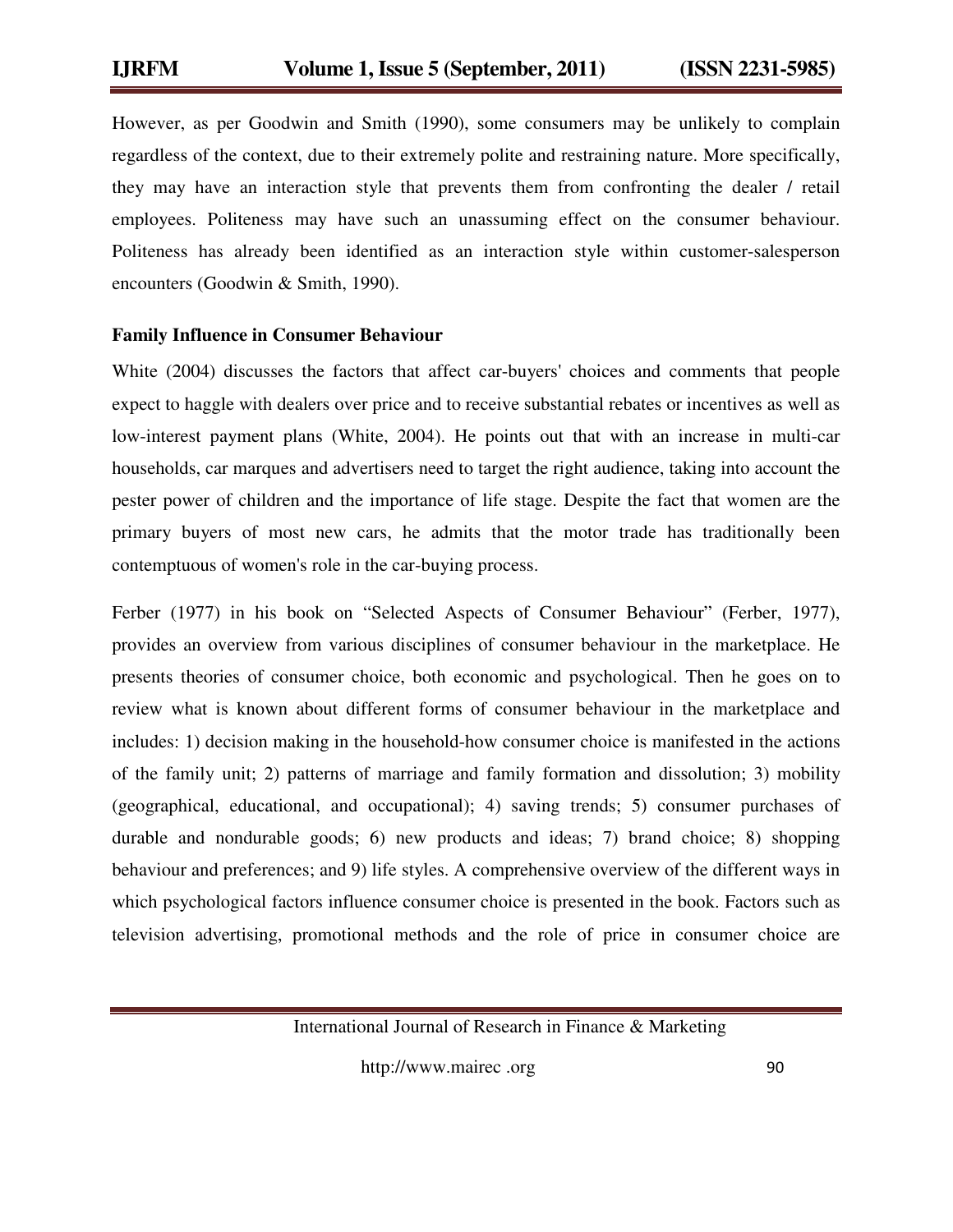discussed. The final chapters deal with different aspects in the measurement and analysis of consumer behaviour.

### **Virtual Brand Community Effect**

The importance of virtual brand communities is growing day by day as a result of consumers increasingly using online tools to contact fellow consumers in order to get information on which to base their decisions. For this reason, it attains importance to explore, some of the effects of participation in a virtual brand community on consumer behaviour. Luis, Carlos and Miguel (2007) proposes the positive effects of participation in a virtual community on both consumer trust and loyalty to the product, brand or organization around which the community is developed (Luis, Carlos, & Miguel, 2007). The survey reveals that participation in the activities carried out in a virtual community may foster consumer trust and loyalty to the mutual interest of the community (the free software in this case). In addition, the study also found a positive and significant effect of consumer trust on loyalty. In this respect, this study has shown that managers may foster consumer trust and loyalty by developing virtual brand communities and promoting consumers' participation in them.

#### **Relationship, Service Package and Price**

Research studies by Garbarino and Johnson (1999) and Morgan and Hunt (1994) have emphasised the significance and relative prioritization of relationship marketing (Garbarino & Johnson, 1999; Morgan & Hunt, 1994). Many companies have increasingly been prioritizing their attention and focus to the establishment, development and maintenance of close and lasting relationships with their customers, in order to create a differentiating value addition to their products and / or lowering the product costs to engage in a penetration pricing mechanism. This is corroborated by Weitz and Bradford (1999) in their research studies (Weitz & Bradford, 1999)**.** Even in the car industry, which is predominantly driven by the product characterization, classification and orientation, establishing a long-term relationship is being considered to be essential marketing strategy at all distribution levels. Thus, Chojkacki (2000) ascertained that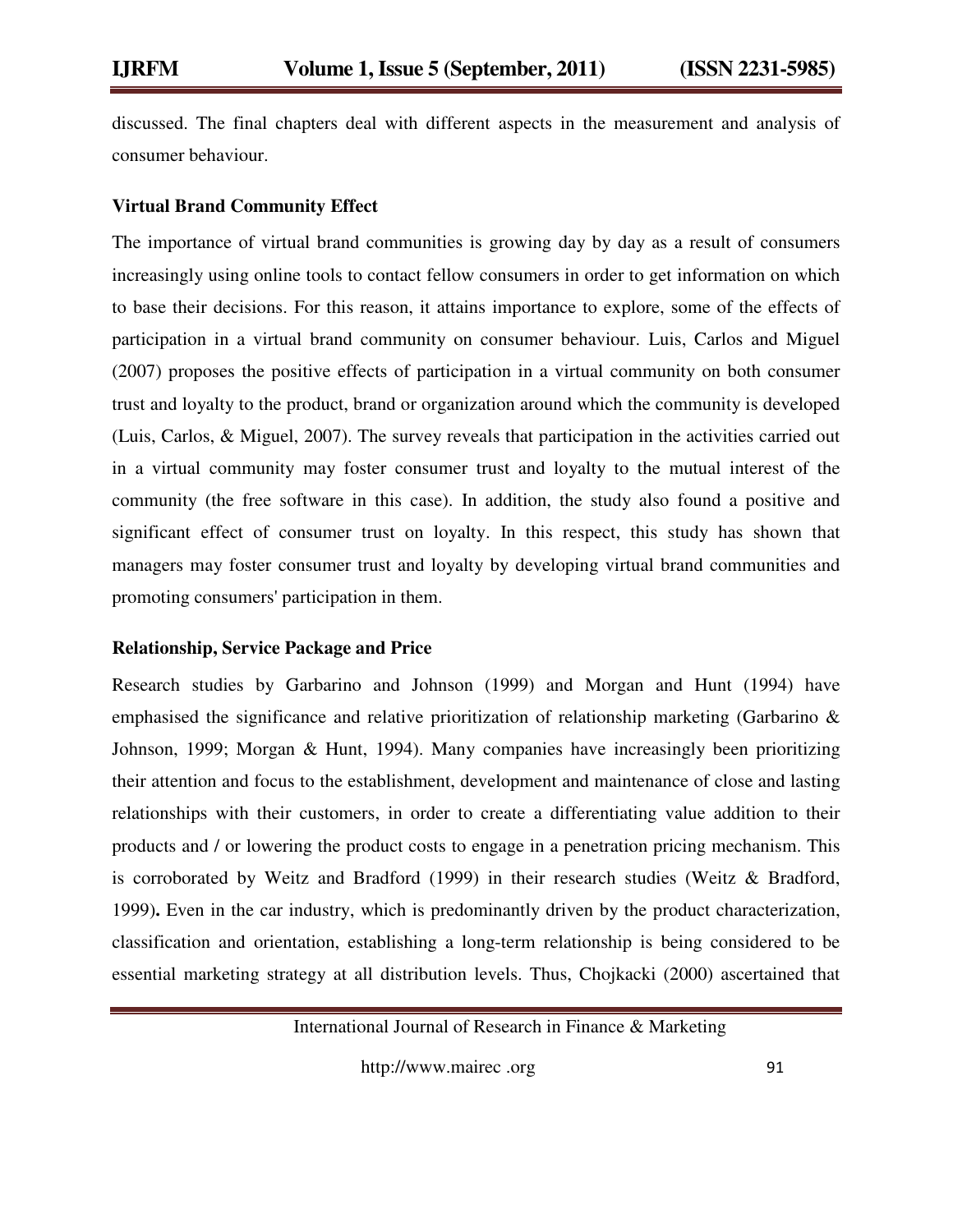customer knowledge and relationship building, through constantly addressing their needs, are considered to be vitally important selling ingredients to contribute to a car dealer's competitive advantage (Chojkacki, 2000).

Sharma and Patterson (1999) state that car dealers are implementing a strategy to position themselves, more effectively in the market place than before, by means of continuous improvement of quality maintenance through services delivery packages, as car dealers are increasingly being confronted by demanding and technologically knowledgeable consumers, shortened product model lifecycles, intensified competition and fragmented market segments (Sharma & Patterson, 1999).

There have been studies to evaluate concepts of price fairness and customer satisfaction and empirically demonstrate the influence of perceived price fairness on satisfaction judgments. Herrmann, Xia, Monroe and Huber (2007), seek to examine specific factors that influence fairness perceptions, including price perception and consumer vulnerability, in the context of car purchases in major German car dealerships. Their research paper (Herrmann, Xia, Monroe, & Huber, 2007) shows that price perceptions directly influence satisfaction judgments as well as indirectly through perceptions of price fairness.

#### **Customer Satisfaction and Loyalty**

Newman and Werbel (1973) and Kasper (1988) hypothesized in their paper that customer satisfaction is often used as a predictive measurement of future consumer purchases (Newman & Werbel, 1973; Kasper, 1988). Satisfied customers are more likely to resort to repeating purchases in the time of actual instance, as reported by Zeithaml, Berry and Parasuraman (1996), in their studies (Zeithaml, Berry, & Parasuraman, 1996). Moreover, highly satisfied customers will convey their success stories of satisfaction and directly recommend that others try the source of satisfaction, as stated by Reynolds and Arnold (2000) and Reynolds and Beatty (1999) in their research studies (Reynolds & Arnold, 2000; Reynolds & Beatty, 1999). Fitzell (1998) suggested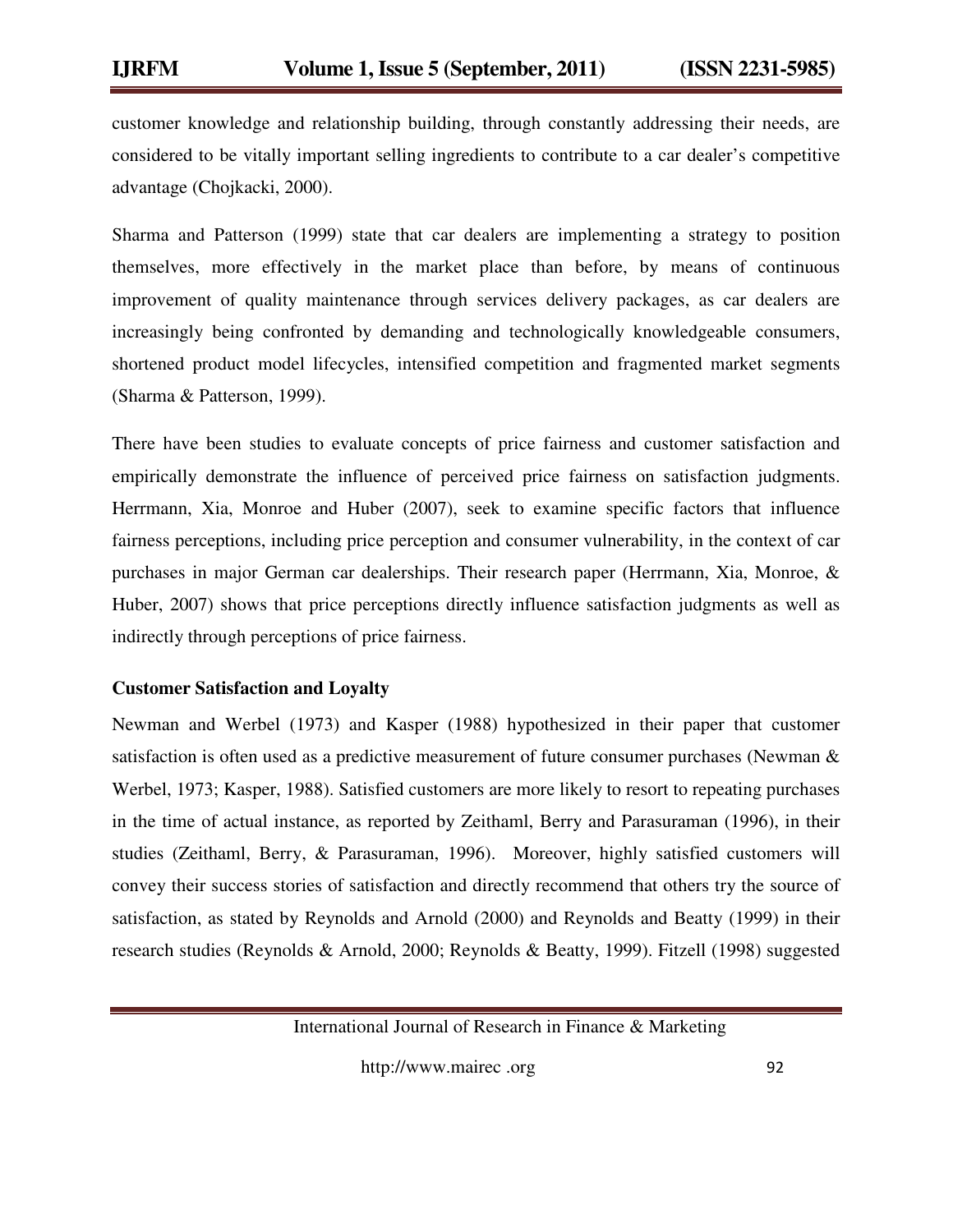that such satisfied customers shall become less receptive to the competitor's offerings (Fitzell, 1998).

Ball, Simo˜es-Coelho and Macha´s (2004) and Copeland (1923) remarked that a quick observation of customer loyalty is demonstrated by repeated purchase, based on their studies (Ball, Simo˜es-Coelho, & Macha´s, 2004; Copeland, 1923). Bowen and Shoemaker (1998) stated in their paper that In practical terms, firms want repeated purchases mainly because such behaviour in consumers can apparently show the customer preference for a brand or product clearly (Bowen & Shoemaker, 1998).

Some customers have their satisfaction – loyalty linked to the product alone. Keller (1993) evaluated customers, who purchase specific category of products for the first time, and were found to focus on the product benefits, and not on the brand (Keller, 1993). He states that the emphasis in this case, is in the tangible attributes of the product, which are visible and accountable to the buyer. Customers looking for low-price car, to meet their budget, may necessarily focus on the characteristics of the car, regardless of brand.

#### **Brand and Retail Loyalty**

Customer satisfaction can be considered the central determinant in all phases of the contact chain. Multi-dimensional recording of customer loyalty reveals clear differences in the interactions, first, with brand loyalty and, second, with dealer loyalty. In contrast to the opinion widely held in practice, customers in the automotive sector definitely do not perceive the brand and the dealer as one unit. Since similar studies in different countries come to almost the same conclusions, it can be argued that the results are valid in several cultural settings. The results obtained by Huber and Herrmann (2001), are so fundamental that they can be translated into implications even by internationally operating companies (Huber & Herrmann, 2001).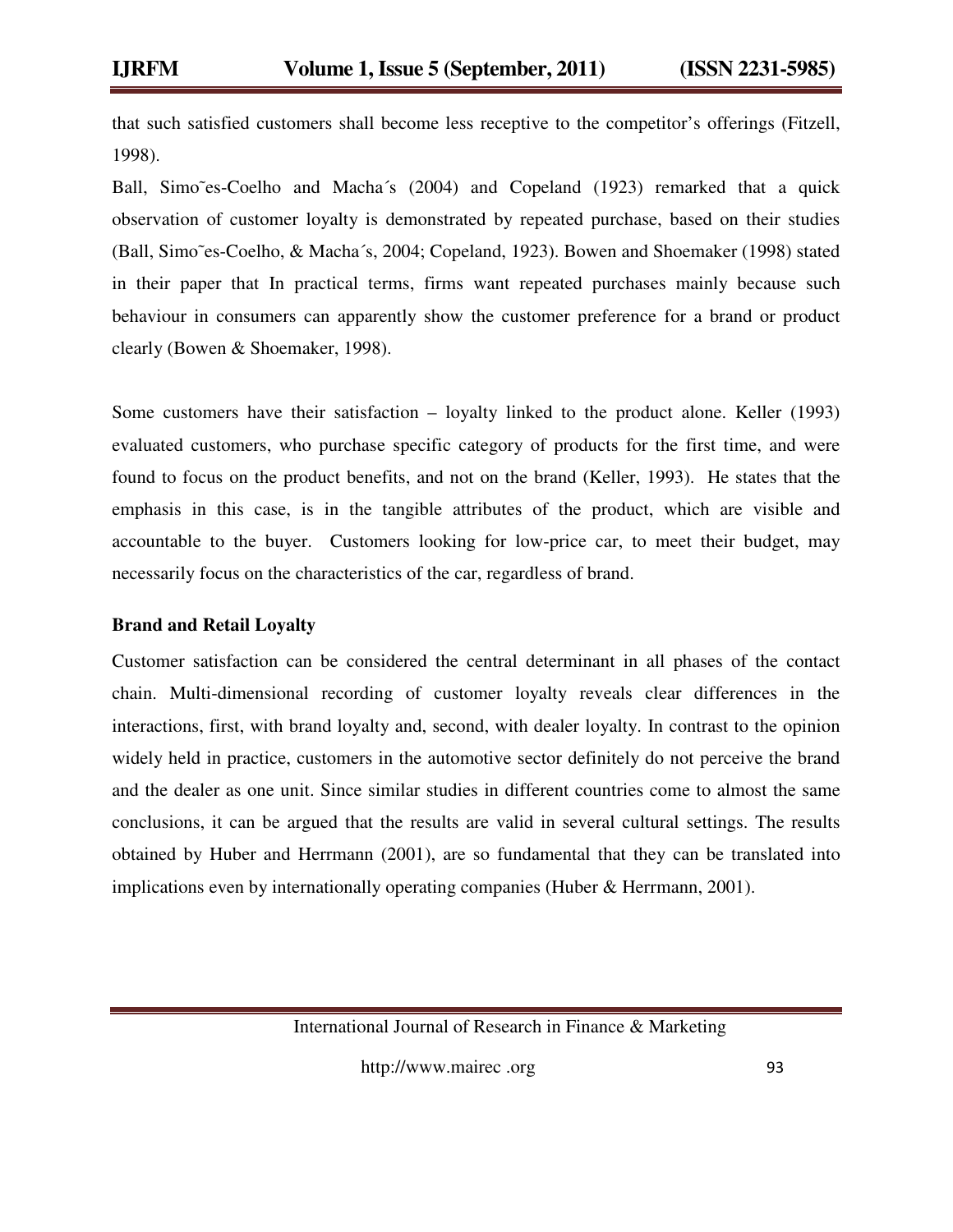Chaudhuri and Holbrook (2001) examine two aspects of brand loyalty, purchase loyalty and attitudinal loyalty, as linking variables in the chain of effects from brand trust and brand affect to brand performance (market share and relative price) (Chaudhuri & Holbrook, 2001).

Brands are important in the consumer market. They are the interface between consumers and the company, and consumers may develop loyalty to brands. This study by Lau and Lee (1999) proposes that trust in a brand is important and is a key factor in the development of brand loyalty (Lau & Lee, 1999). Factors hypothesised to influence trust in a brand include a number of brand characteristics, company characteristics and consumer-brand characteristics. The findings reveal that brand characteristics are relatively more important in their effects on a consumer's trust in a brand. The results also show that trust in a brand is positively related to brand loyalty. Marketers should, therefore, take careful consideration of brand factors in the development of trust in a brand.

In the past, car manufacturers cajole owners of competing brands and products to convert to their brands, and thereby adopt this practice as a marketing method to drive their sales. In these days, car owners desire to upgrade their models and brands to avail of the new features and environmental changes and comforts of competing brands. On that account, whether to remain loyal to their existing brand / product or to switch over to a new brand / product is a million dollar question that bother many car owners. There lie the fortunes of many automobile manufacturers and retailers. In this confusing scenario, some of the car buyers switch from one brand to another at trade-in time, whereas some other car owners display consistent choice of sticking to their brand / product from purchase to purchase, as hypothesised by Sambanandam and Lord (1995) in their research studies (Sambanandam & Lord, 1995). Illingworth (1991) illustrated that when it comes to the product evaluation stage, quality products, positive showroom acoustics, ambience, positive showroom experience and a consistent and formidable after-sales-service, are all essential and central to the loyalty formula, and manufacturers have been concentrating on these considerable efforts in these directions (Illingworth, 1991)**.**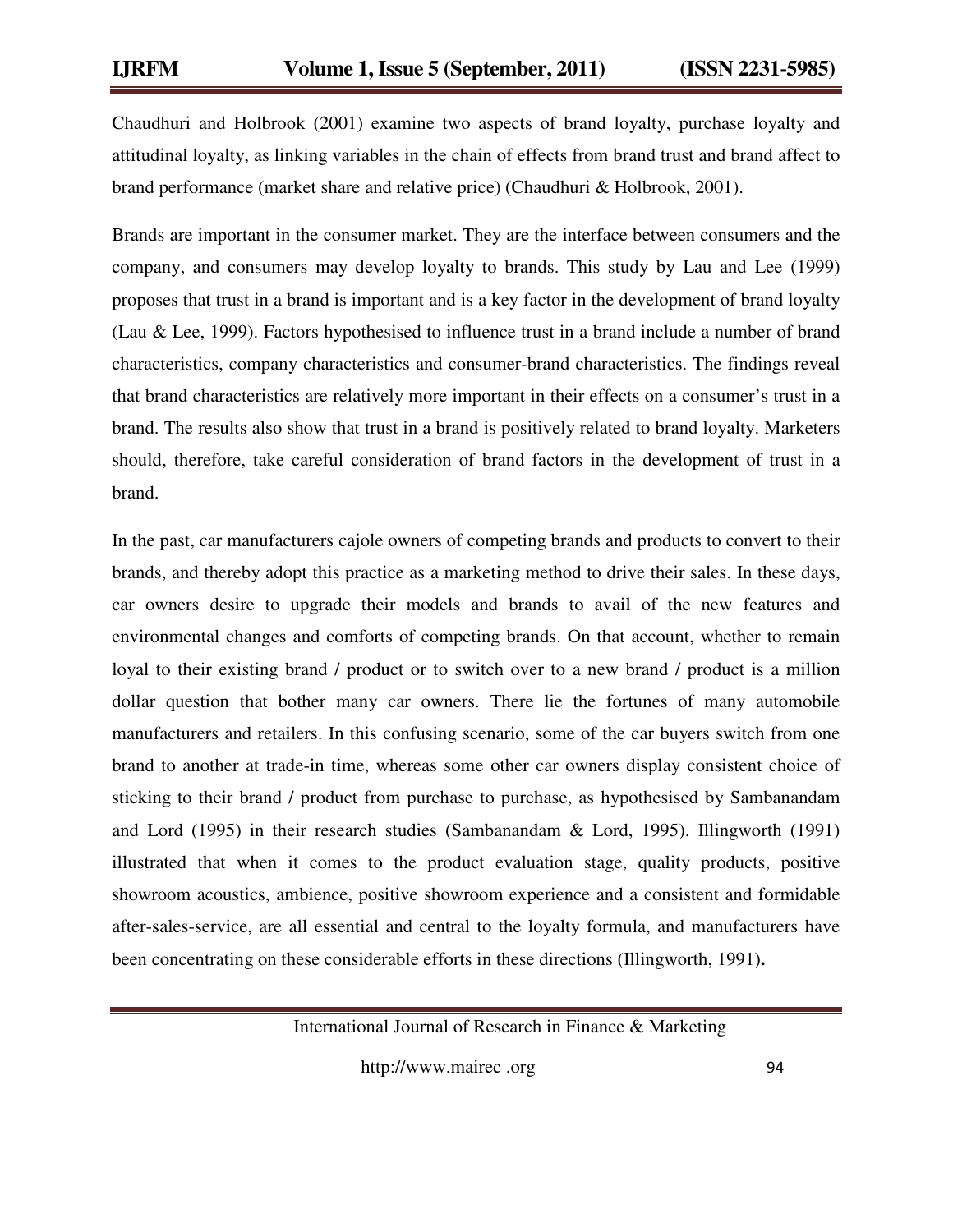Ewing (2000) in his research theory investigated brand loyalty by examining actual past behaviour and its impact on future behavioural intentions: in terms of expectation to purchase same / other brand from same / another retailer as well as willingness to recommend the brand and retailer to another customer known to him. Findings indicate that purchase expectation / intention remain a valid research metric (Ewing, 2000). It would appear that the brand / consumer interface offers greater predictive ability than the retailer / consumer interface. Willingness to recommend a brand to another consumer does not seem to be influenced by past behaviour, but the higher the respondent's expectation to purchase the brand, the higher will be their willingness to recommend the brand. Same will be applicable to retailer recommendation.

# **RESULTS AND DISCUSSION**

The researcher consolidated the information received through the secondary research material that was collected. The researcher also undertook extensive field work by depth interviews of the car manufacturers / dealers, car financing agencies and car owners in the City of Cochin in Kerala Sate, India. The questionnaire on Car Dealers is shown in Annexure 1, Questionnaire of Car Financing Agencies is shown in Annexure 2, and Questionnaire on Car Customers is shown in Annexure 3. Dealers of various manufacturers, such as Suzuki, Ford, Toyota, General Motors, Skoda, Hyundai, Honda, Renault, Mitsubishi, Hindustan Motors, Tata Motors, and Fiat India were interviewed on the pre-defined questionnaire to collect information of various parameters in their view points, which were influencing the purchase of passenger car. Depth interviews were conducted with car financing banks / institutions such as HFDC Bank, State Bank of India, State Bank of Travancore, ICICI Bank, Manapuram Financing Group, Muthoot Financing group, Kotak Mahindra financing group and Sundaram Finance, to get information on those parameters of car financing aspects, which influenced the purchased of passenger cars. Depth interviews were conducted by interviewing car owners, to solicit information of those aspects of passenger car purchase, which influenced their search, influence, and decision making process of it. A summary of the findings are shown in Annexure 4. Based on the data collected and assimilated, the researcher conceptualised the framework of consumer purchase behaviour of passenger cars.

International Journal of Research in Finance & Marketing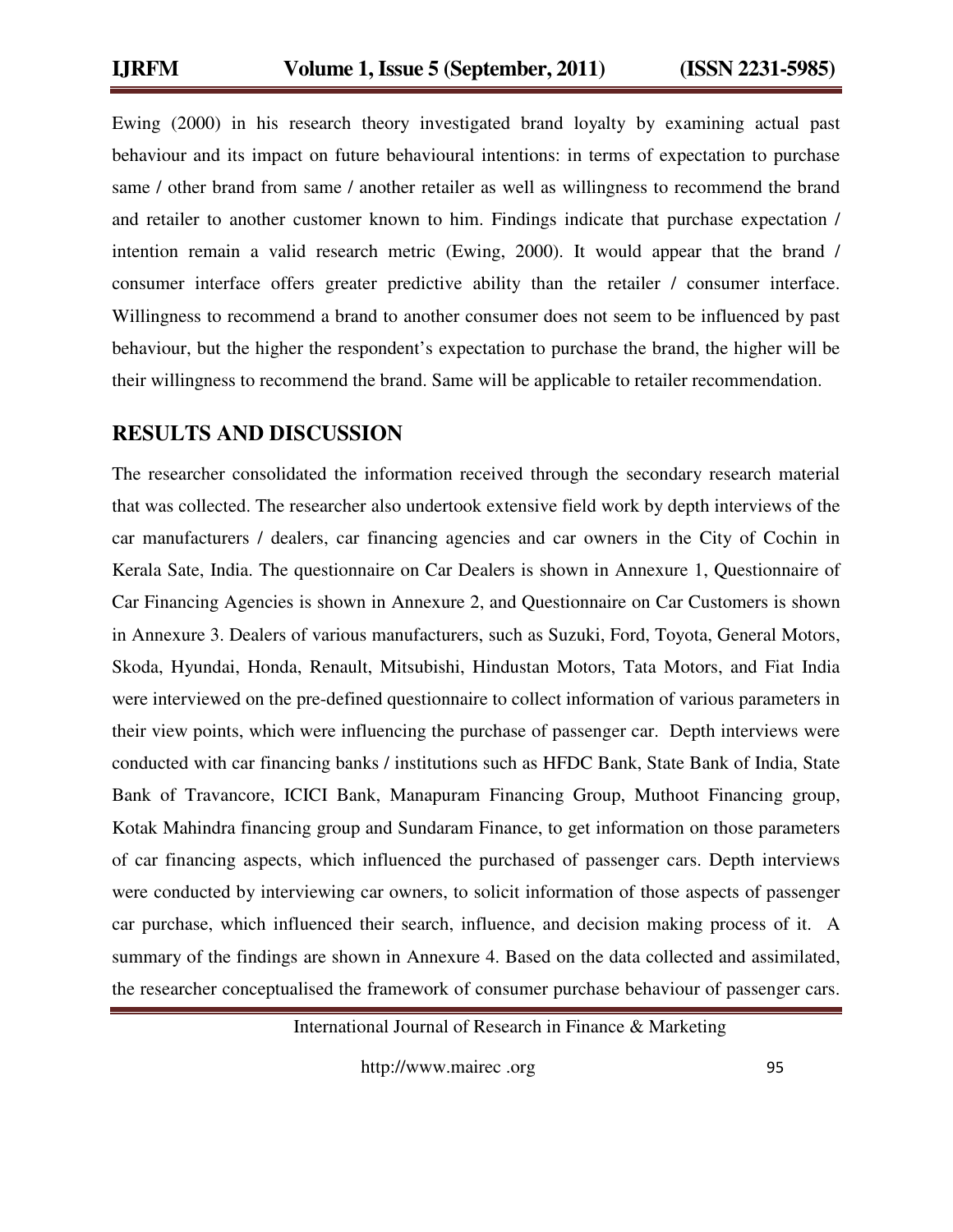The author further developed parameters for further research study and consolidation and identified further areas of study for his full scale research work.

### **Framework on Consumer Behaviour Patterns of car Industry**

The following section shows the diagrammatic view of the Model so developed in Fig 1.0:

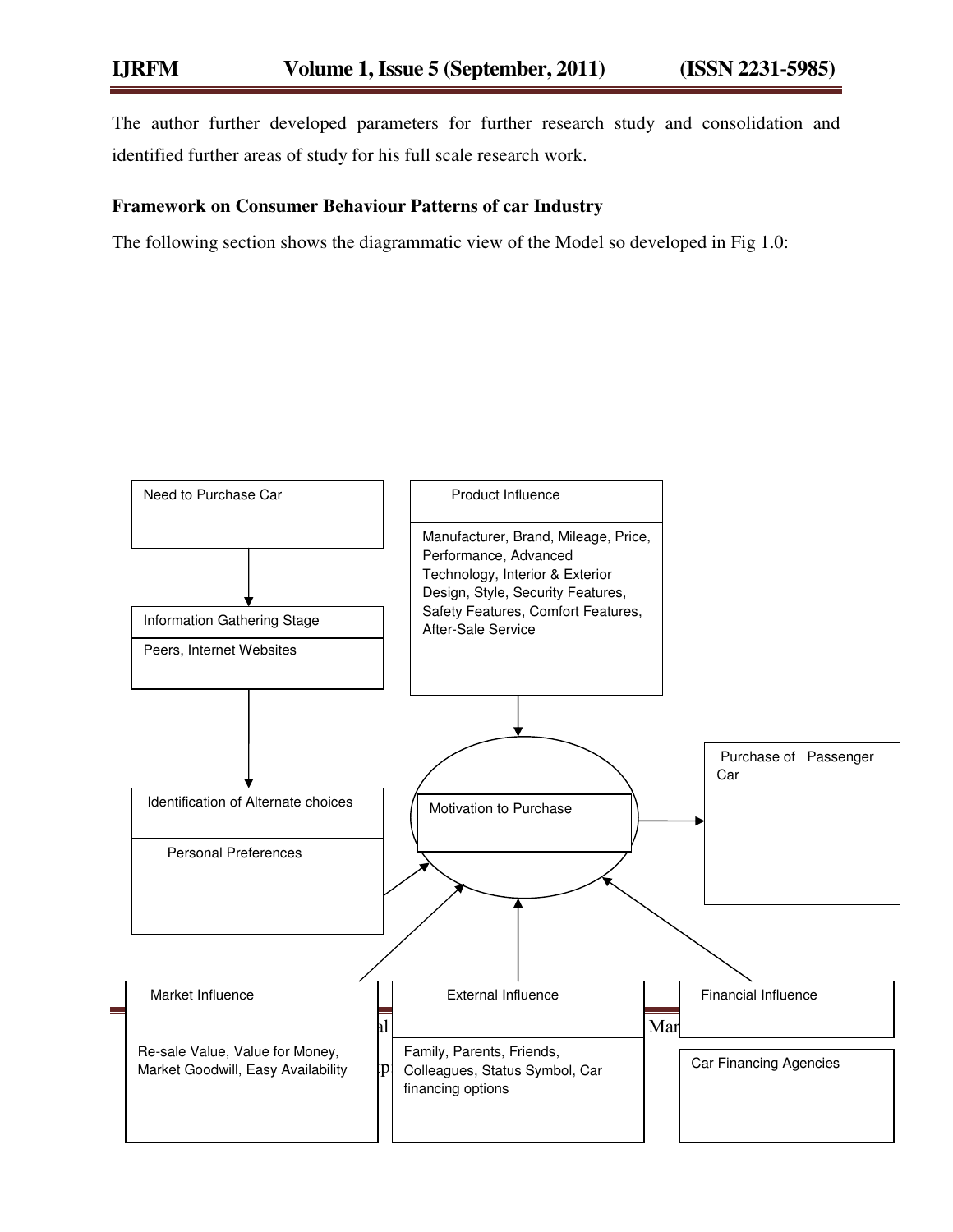Fig 1.0: Framework of consumer purchase behaviour of passenger cars

## **PARAMETERS AND AREAS IDENTIFIED FOR FURTHER RESEARCH**

The researcher summarises the areas and parameters, based on his secondary literature analysis and primary data collected through the depth interview of car customers, dealers and car financing agencies.

- 1) Small car market is becoming prominent in the state due to its limited road and parking space availability. Many of the major players in the market have launched their small car variant in the market, enthused by the excellent response elicited by Tata's Nano car.
- 2) Middle level segments Sedan and Higher Sedan executive models are really growing and gaining momentum in the state
- 3) Customer focus is a major differentiator in the passenger car industry, wherein the customer looks for personalised care for his after sales service with the manufacturer / distributor.
- 4) Since there is a major percentage of commoditization in the automobile industry, due to the many choices of brands available immediately, manufacturers have to look internally, if there are making enough growth in the industry, whether it is due to their incompetence or reduced levels of customer satisfaction.
- 5) For the youth, who is on the move, peer group is the greatest influencing factor, of their car purchase decision.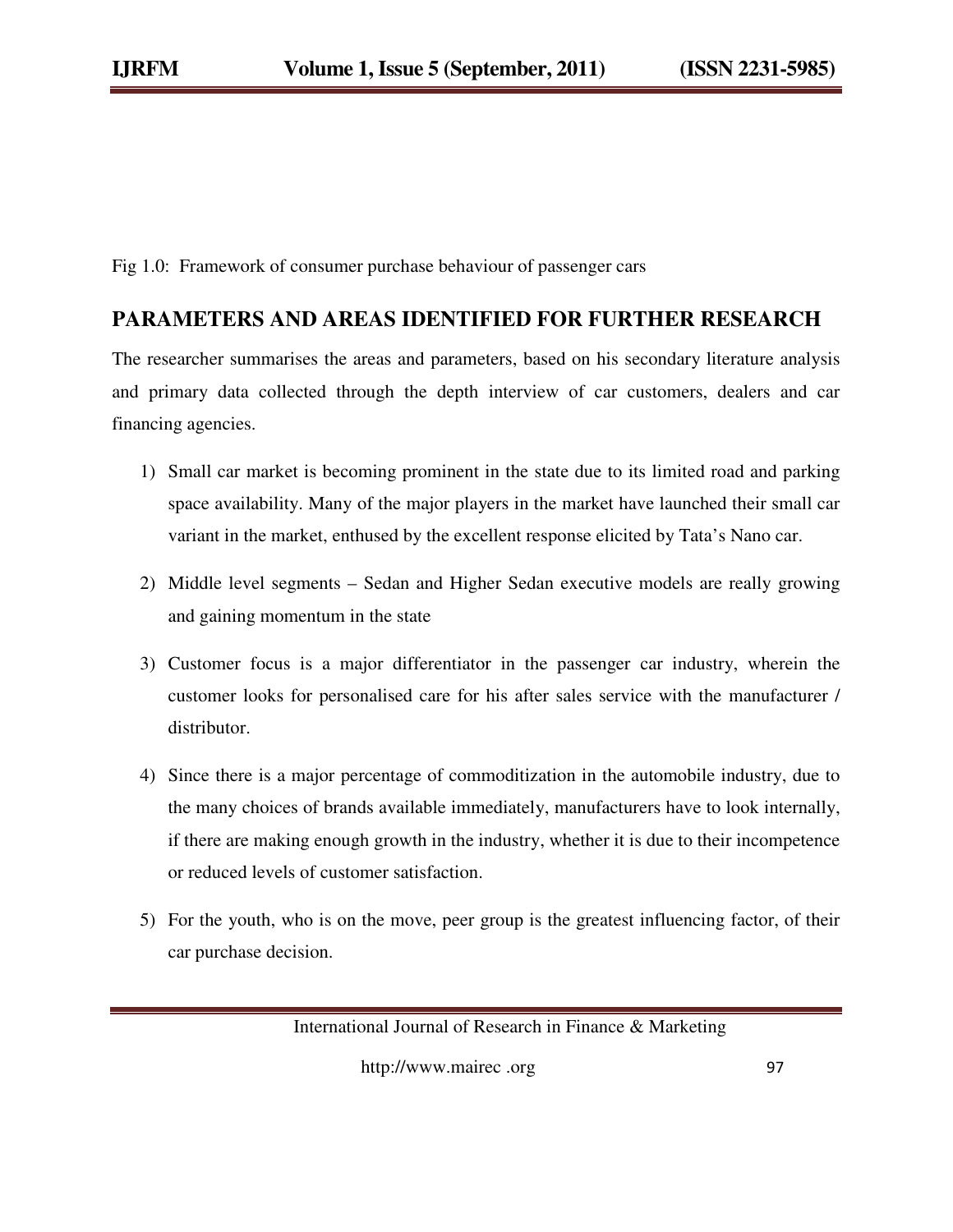- 6) Irani (2010) argues that for the middle class customers, who seek to enhance their ego, find themselves increasing being influenced by their children, who are well informed about the rapid technological changes happening in the auto car segment, in their car purchase decision (Irani, 2010)**.**
- 7) Irani (2010) further argues that in a highly commoditised car market, differentiation based on traditional parameters such as engine, performance and power, is giving way to comfort in driving, interior and exterior design and the like. This is corroborated by a similar study conducted by Cogito Consulting (Irani, 2010).
- 8) As reported by Jacob and Khan (2010), there is substantial proportion of women car buyers, which has increased three fold in the recent years. Companies have started to dig deep into the Indian women's psyche and attention for details. Marketers may need to look at the needs of women customers, who are increasingly growing in the segment. There is also a substantial influence of women in the car purchase decision of the family. The trend has replicated in the State of Kerala as well, where we can see many women driving the car in the city and towns (Jacob & Khan, 2010).
- 9) Car makers have woken up to the new reality of internet providing a key role in their marketing and communication strategies. Internet has witnessed increased brand building efforts by car companies over the past few years.

# **ADDITIONAL COMMENTS / SUGGESTIONS ON THE RESEARCH WORK**

The researcher intends to undertake further studies with formal schedule for data collection with the help of formatted questionnaire, which is planned to be administered to car passengers in the State of Kerala. The sampling units are planned to be selected through a stratified sampling technique, to select major stratified districts within the state, and then a random sampling technique will be adopted to select sampling units within the selected stratified units for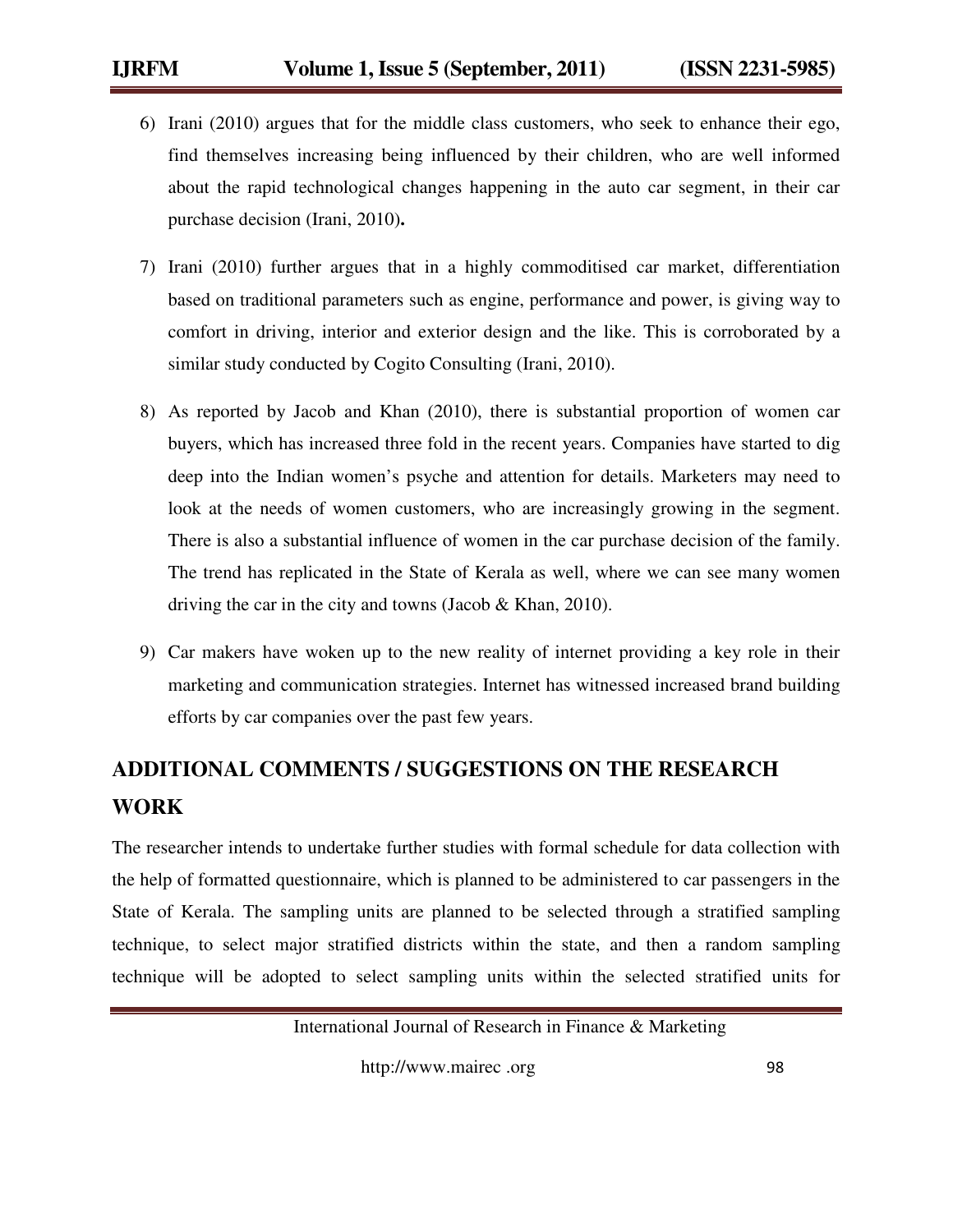conducting the research schedule administration. The data collected will be submitted to statistical tools for a through quantitative analysis, to validate the authenticity of the proposed framework / model for evaluating consumer behaviour patterns of car passengers in the State.

The researcher conducted secondary data analysis through the materials collected from EBSCO, EMARALD and CAPITALINE online research journals. Supplementary materials on the worldwide passenger car industry and the research work conducted on the specific area of consumer behaviour of passenger cars are available in some of the published work in these international journals.

Further information / materials on Indian Automobile Industry, passenger cars, and Kerala economy, Kerala business scenario etc. can be obtained from the following online supplementary materials:

- (a) Automobile industry reference material on automobile industry by Surf India (2010) (Surf India, 2010)
- (b) India Web Directory India Catalogue (2010) lists out companies in automobile category (India Catalogue, 2010)
- (c) Society of Indian Automobile Manufacturers SIA India (2010) provides further material on the automobile manufacturers in India (SIA India, 2010)
- (d) Sale and exports of passenger cars in India Naukri Hub (2010) facilitates reading material on Indian export market (Naukri Hub, 2010)
- (e) Zone Kerala (2010) provides further information on Automobile Industry in the State of Kerala (Zone Kerala, 2010).
- (f) Maps of India (2010) provides details on economy of the Kerala State (Maps of India, 2010)
- (g) Ponmelil (2010) illustrates Kerala business scenario and economic conditions (Ponmelil, 2010)

International Journal of Research in Finance & Marketing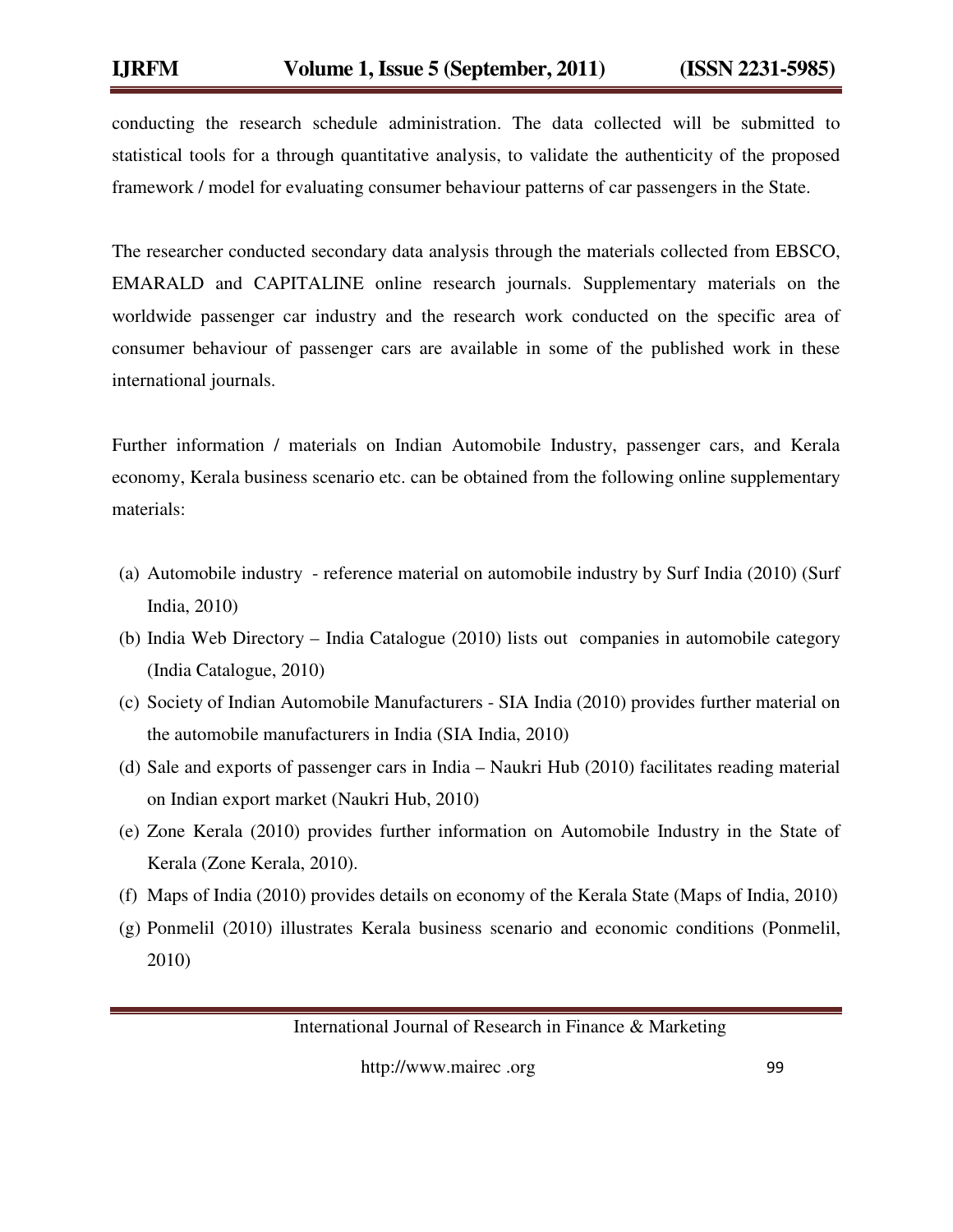## **CONCLUSION**

As in other industries, the scenario in domestic Indian Automobile Industry in India is quite different from the Global Automobile Industry. The industry actually developed in two clear stages - .the Maruti era (1983 on wards) and the post-liberalization era (1992 onwards). Compared to the global automobile sector, where substantial research has been done, very little empirical research has been conducted on the Indian automobile industry. Moreover, no organised study has been conducted in the area of passenger car industry, with specific reference to the State of Kerala. Due to its unique and synchronous consumer behavioural nature, Kerala State is always considered as one unit by Car Manufacturers, whereas in other states, it is always considered as different units as per various considerations. With the boom of many latest car manufacturers launching their product in the Kerala state, the study will definitely benefit the stakeholders of car manufacturers, dealers, financing agencies. The study result could also be utilised by these stakeholders, to formalise and strategise their policies towards an effective marketing strategy. The parameters developed in this paper and the model which has been conceptualised would be further utilised in an extensive research study and quantitative analysis, which will be undertaken subsequently.

## **REFERENCES**

Ajit (2009, February 16), Car financing: Pubic sector banks are smarter, *Malayala Manorama,* p. *7*.

Ball, D., Simo~es-Coelho, P., & Macha´s, A. (2004), The role of communication and trust in explaining customer loyalty: an extension to the ECSI model, *European Journal of Marketing, Vol. 38 Nos 9/10*, pp. 1272-93.

Bowen, J., & Shoemaker, S. (1998), Loyalty: a strategic commitment, *Cornell Hotel and Restaurant Administration Quarterly, Vol. 2,* February, pp. 12-25.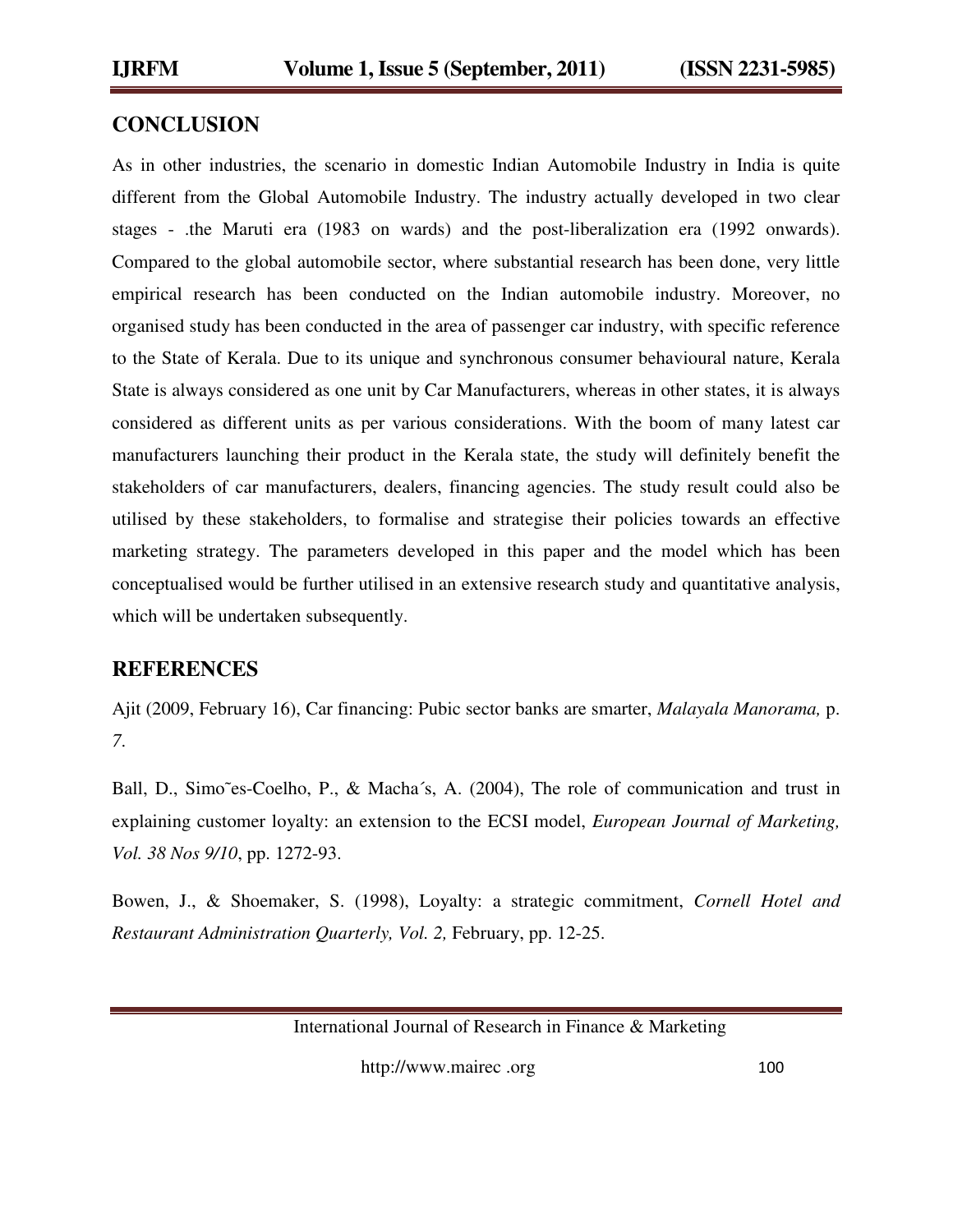Chaudhuri, Arjun & Holbrook, Morris B. (2001), The Chain of Effects from Brand Trust and Brand Affect to Brand Performance: The Role of Brand Loyalty, *Journal of Marketing, Vol. 65 No. 2*, pp. 81-93.

Chojnacki, K. (2000), Relationship Marketing at Volkswagen in Hennig - Thurau, T and Hansen, U. (Eds), Relationship Marketing: Gaining Competitive Advantage through Customer Satisfaction and Customer Retention, *Springer, Berlin*, pp. 49-59.

Copeland, M.T. (1923), Relation of consumer buying habits to marketing methods, *Harvard Business Review, Vol. 4*, pp. 283-9.

Ewing, Michael, T. (2000), Brand and Retail Loyalty: Past behaviour and future intentions, *Journal of Product and Brand Management, Vol. 9 No. 2*, pp. 120-127.

Ferber, R. (1977), Selected aspects of consumer behaviour: a summary from the perspective of different disciplines, University Of Illinois, Urbana-champaign.

Fitzell, P. (1998), *The Explosive Growth of Private Labels in North America*, New York: Global Books.

Foxall, Gordon, R., & Goldsmith, Ronald E. (1989), Personality and consumer research: Another look, *Journal of marketing research, Vol. 30*, pp. 111-125.

Garbarino, E., & Johnson, M.S. (1999), The different roles of satisfaction, trust, and commitment in customer relationships, *Journal of Marketing, Vol. 63*, pp. 70-87.

Goodwin, C. & Smith, K.L. (1990), Courtesy and friendliness: conflicting goals for the service provider?, *The Journal of Services Marketing, Vol. 4 No. 1*, pp. 5-20.

Herrmann, Andreas, Xia, Lan, Monroe, Kent, B., & Huber, Frank (2007), The influence of price fairness on customer satisfaction: an empirical test in the context of automobile purchases, *Journal of Product & Brand Management, Vol. 16 No. 1*, pp. 49–58.

International Journal of Research in Finance & Marketing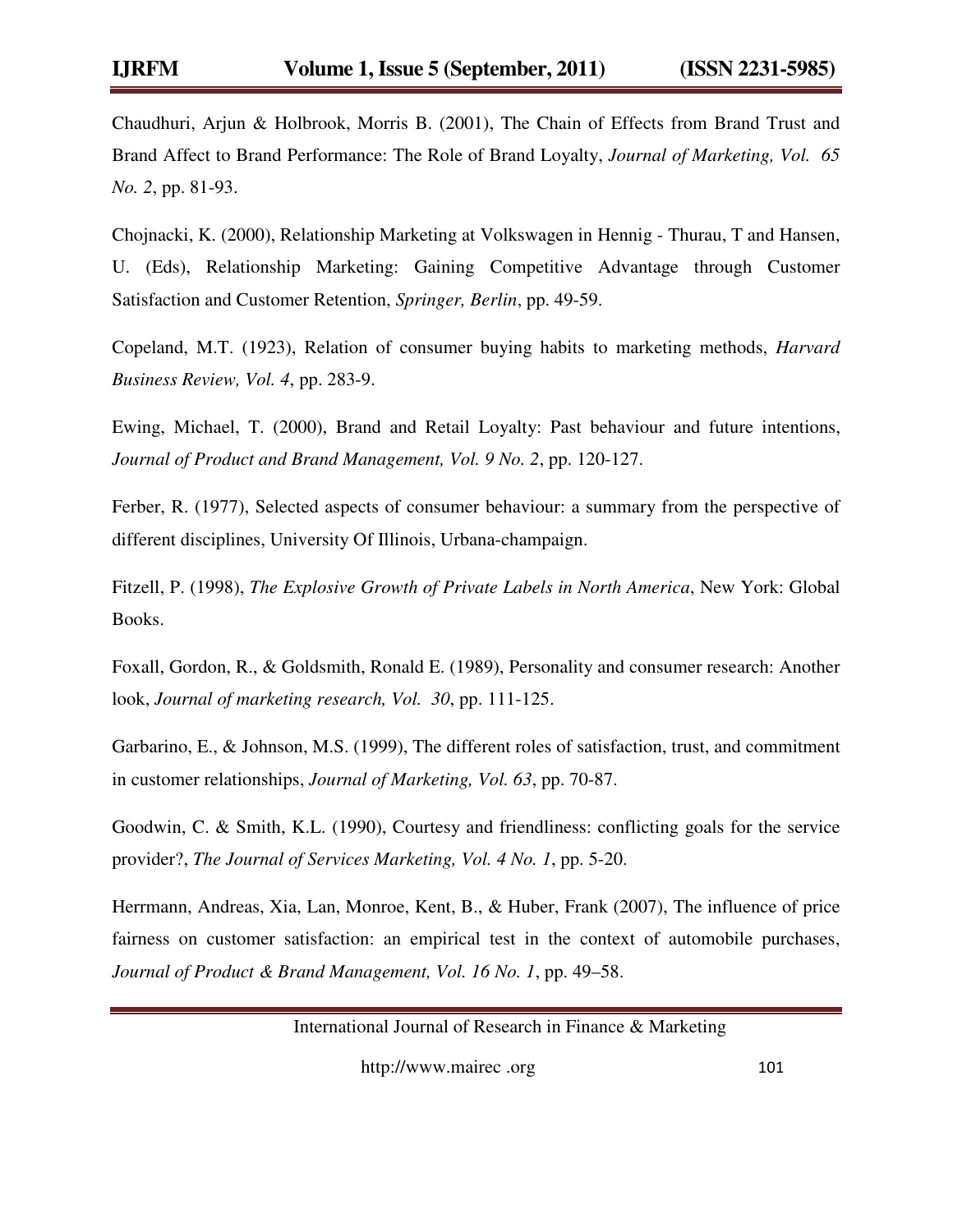Hill D. (2003), Why they buy (consumer behaviour), Across the Board, Vol. 40 No 6

Huber, Frank & Herrmann, Andreas (2001), Achieving brand and dealer loyalty: the case of the automotive industry, *The International Review of Retail, Distribution and Consumer Research, Vol. 11 No. 2,* pp. 97-122.

Illingworth, J.D. (1991), Relationship marketing: pursuing the perfect person-to-person relationship, *Journal of Service Marketing, Vol. 5 No. 4*, pp. 49-52.

India Catalogue (2010), "Market Place for Indian Business", http://www.indiacatalog.com/web\_directory/automobiles/automobiles.html, (accessed on 07<sup>th</sup> December 2010).

Irani, Delshad (2010, May 19), What is more important while buying a car: what is on the hood or what is under it? *The Economic Times*, p. 23.

Jacob, Sara & Khan, Sobia (2010, May 25), Designed for the women today, *The Economic Times*, p. 12

Kasper, H. (1988), On problem perception, dissatisfaction and brand loyalty, *Journal of Economic Psychology, Vol. 9 No. 3*, pp. 387-97.

Keller, K.L. (1993), Conceptualizing, measuring, and managing customer-based brand equity, *Journal of Marketing, Vol. 57*, January, pp. 1-22

Kotwal, Shapur (2009, February, 12), The automobile segment is all poised for steady growth", Auto Focus, *The Hindu, pp. 5.*

Kumar, Jeevan, A. (2009, February 16), Clouds recede from the car market, *Malayala Manorama, p. 9*

Lau, Geok Theng & Lee, Sook Han (1999), Consumers' Trust in a Brand and the Link to Brand Loyalty, *Journal of Market Focused Management, Vol. 4*, pp. 341–370.

International Journal of Research in Finance & Marketing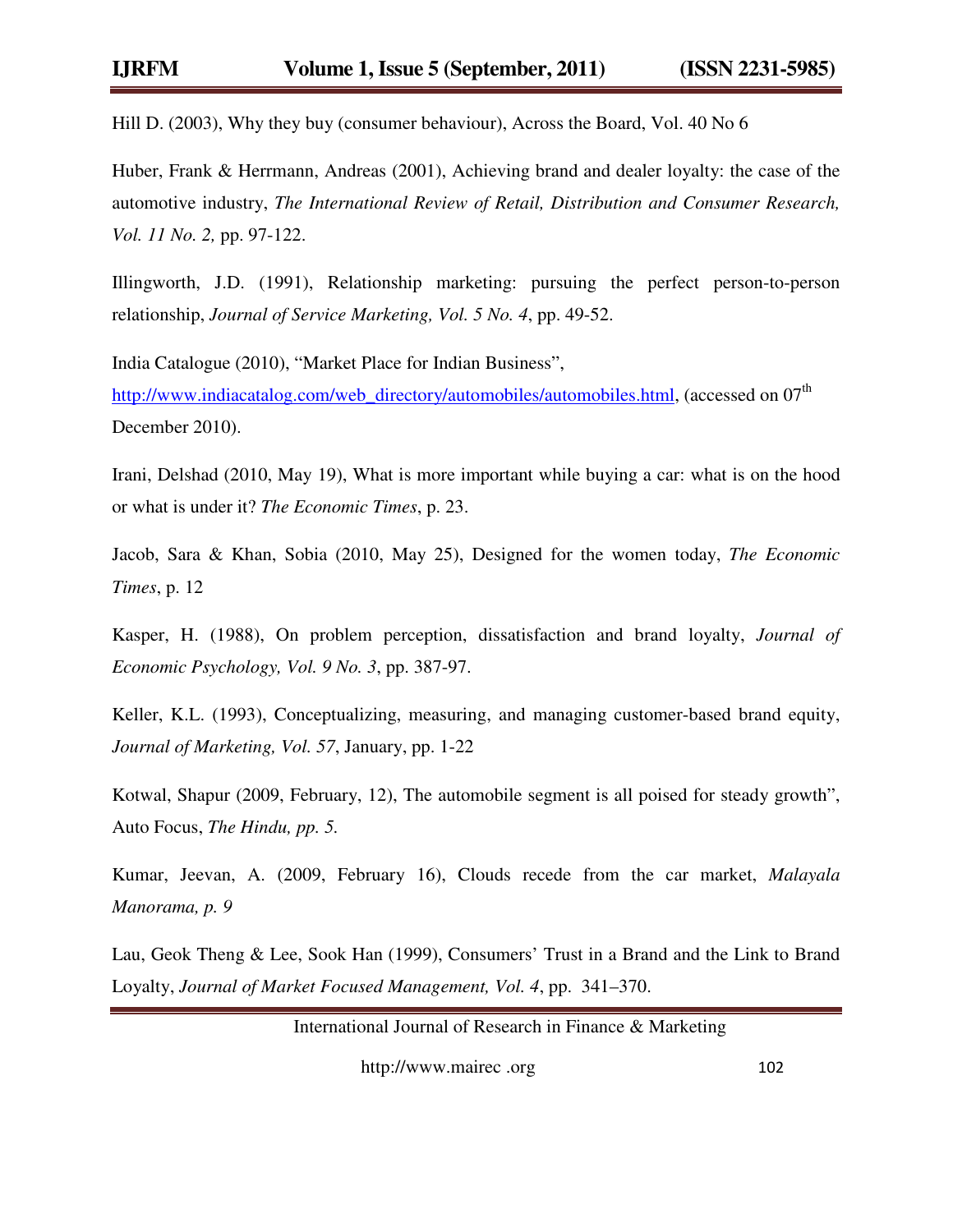Liu, Dongyan & Bai, Xuan (2008), Car Purchasing Behaviour in Beijing: An Empirical Investigation, Umea School of Business and Economics, University of Umea, Thesis paper pp. 10-17.

Luis, Casal $\tilde{A}$ , Carlos, Flavi $\tilde{A}$ ;n & Miguel, Guinal $\tilde{A}$ u, (2007), The impact of participation in virtual brand communities on consumer trust and loyalty: the case of free software, Online Information Review, Vol. 31 No. 6, pp. 775-792.

Malayala Manorama (2008, November 28), Malayali consumers like low priced and high priced cars, *Malayala Manorama,* p. 7.

Maps of India (2010),"Economy in Kerala", http://www.mapsofindia.com/maps/kerala/economy-and-business.html , (accessed on 07<sup>th</sup>) December 2010)

Mehta, Raj & Belk, Russell (1991), Artifacts, identity and transition – favorite possessions of Indian Immigrants to the United States., *Journal of Consumer Research, Vol. 17*, pp. 398-411.

Morgan, R.M., & Hunt, S.D. (1994), The commitment-trust theory of relationship Marketing, *Journal of Marketing, Vol. 58 No. 3*, pp. 20-38.

Mukherjee, Avinandan & Sastry, Trilochan (1996), Recent Developments and Future Prospects in the Indian Automotive Industry, Indian Institute of Management, Ahmedabad, India

Naukri Hub (2010), "Passenger Cars Sales and Exports in

India",http://www.naukrihub.com/india/automobile/overview/cars/sales , (accessed on 07<sup>th</sup> December 2010).

Netemeyer, Richard. G., Burton, Scott & Lichtenstein, Donald (1995), Traits aspect of vanity: measurement and relevance to consumer Behaviour, *Journal of consumer research Vol. 21*, pp. 612- 626.

International Journal of Research in Finance & Marketing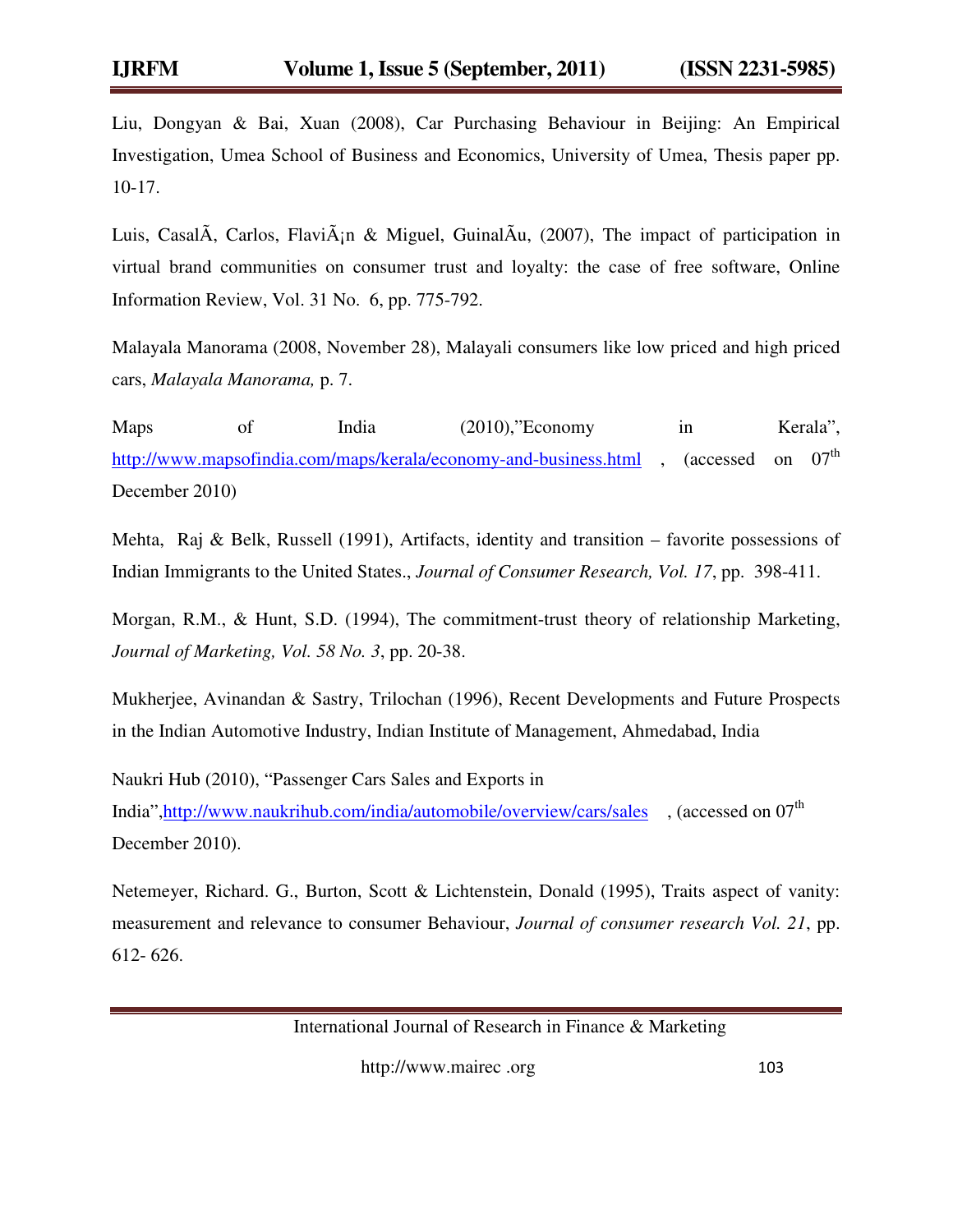Newman, J.W., & Werbel, R.A. (1973), Multivariate analysis of brand loyalty for major household appliances, *Journal of Marketing Research, Vol. 10 No. 4*, pp. 404-9.

Pillai, Radhakrishna, R. (2009, January 22), Car sales steady as commercial vehicles skid", *The Hindu*, p. 10.

Ponmelil V. A. (2010), "Kerala Business and Economy", http://keralainfo.newkerala.com/Kerala/Kerala-Business-and-Economy.html, (accessed on 07<sup>th</sup> December 2010).

Resnik, A.J. & Harmon, R.R. (1983), Consumer complaints and managerial response: a holistic approach, *Journal of Marketing, Vol. 47 No. 1*, pp. 86-97.

Reynolds, K., & Arnold, M. (2000), Customer loyalty to the salesperson and the store: examining relationship customers in an upscale retail context, *Journal of Personal Selling & Sales Management, Vol. 20, No. 4*, pp. 89-97.

Reynolds, K., & Beatty, S. (1999), Customer benefits and company consequences of customersalesperson relationships in retailing, *Journal of Retailing, Vol. 75 No. 1*, pp. 11-32.

Rosenberg, Morris (1979), Conceiving the Self, New York: Basic Books.

Sagar, Ambuj, D., & Chandra, Pankaj (2004, 05), Technological Change in the Indian Passenger Car Industry, BCSIA Discussion Paper 2004-05, Energy Technology Innovation Project, Kennedy School of Government, Harvard University.

Sambanandam, R., & Lord, K.R. (1995), Switching behaviour in automobile markets: a consideration – sets model, *Journal of the Academy of Marketing Science, Vol. 23 No. 1*, pp. 57- 65.

SIA India (2010), "Society of Indian Automobile Manufacturers, http://www.siamindia.com/scripts/industrystatistics.aspx, (accessed on 07<sup>th</sup> December 2010).

International Journal of Research in Finance & Marketing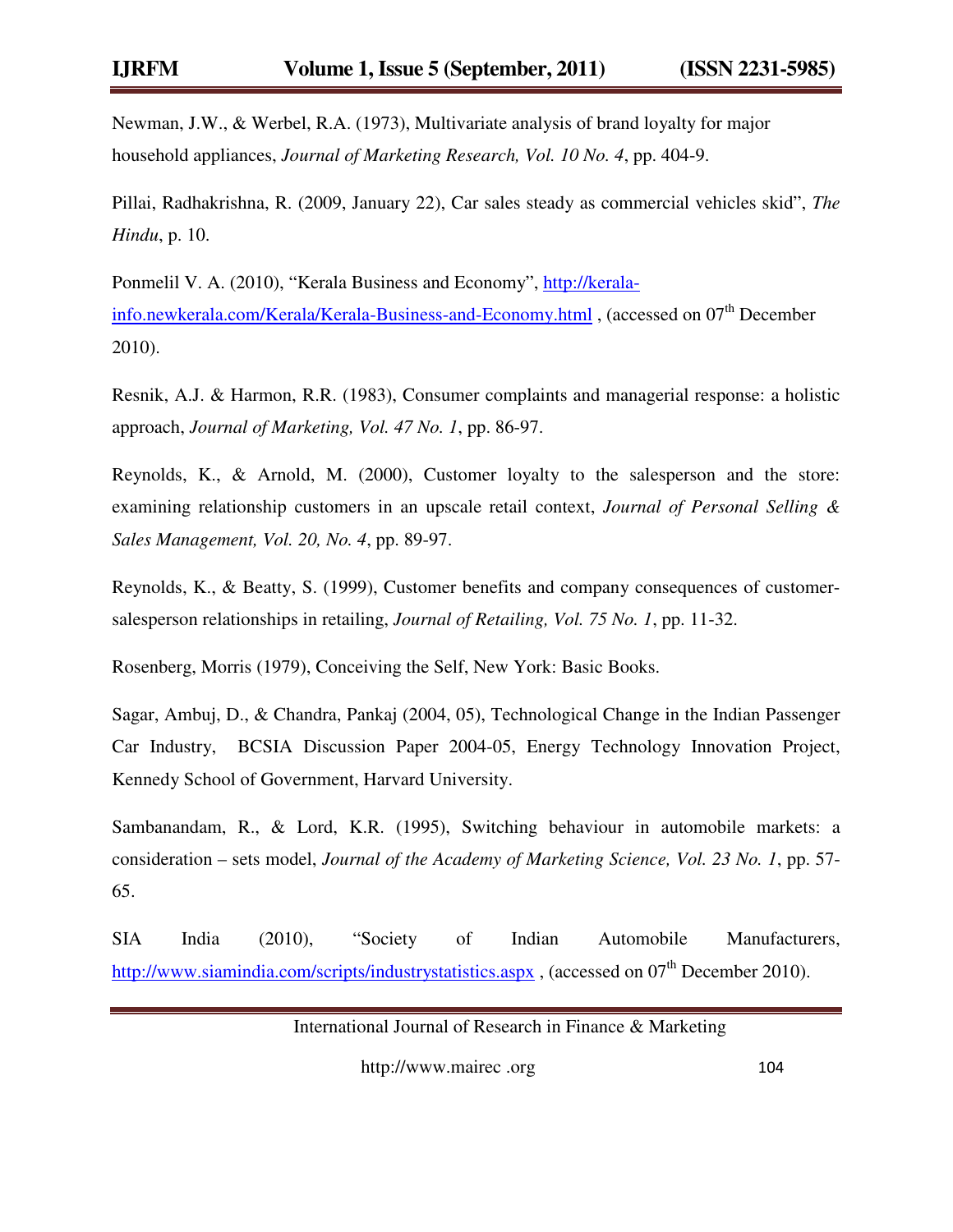Sharma, Amit (2010, January 12), When mouse helps you in buying car, *The Economic Times*, p. 14.

Sharma, N., & Patterson, P.G. (1999), The impact of communication effectiveness and service quality on relationship commitment in consumer, professional services, *Journal of Services Marketing, Vol. 13 No. 2*, pp. 151-70.

Surf India (2010), "Surf India - Automobile Industry", URL available at: http://www.surfindia.com/automobile/automobile-industry.html, (accessed on 07<sup>th</sup> December 2010).

The Hindu (2009, February 17), Auto Focus - The automobile segment is all poised for steady growth, *The Hindu*, p. 4

Watson, A., Viney .H., & Schomaker, P (2002), Consumer attitudes to utility products: a consumer behaviour perspective, *Marketing Intelligence & Planning, Vol. 20, No 7*.

White, R. (2004), How people buy cars, *Admap Journal, Vol. 39 No 3*, pp. 41-43.

Weitz, B.A., & Bradford, K.D. (1999), Personal selling and sales management: a relationship marketing perspective, *Journal of the Academy of Marketing Science, Vol. 27 No.2*, pp. 241-254.

Zeithaml, V., Berry, L., & Parasuraman, A. (1996), The behavioural consequences of service quality, *Journal of Marketing, Vol. 60 No. 2*, pp. 31-46.

Zone Kerala (2010), "Zone-Kerala – Indian Automobile Industry", http://www.zonkerala.com/articles/automobile-industry.htm , (accessed on 07<sup>th</sup> December 2010).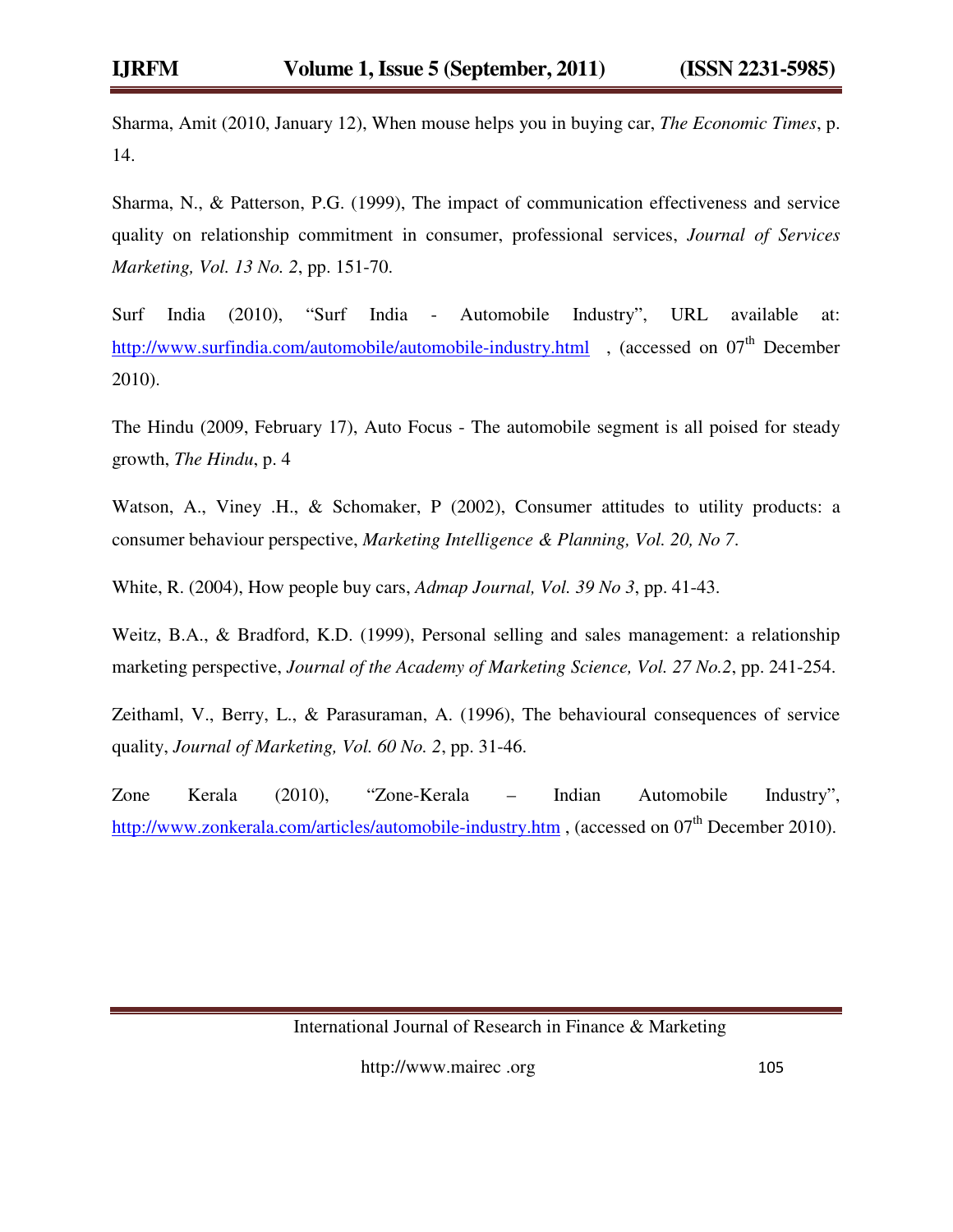International Journal of Research in Finance & Marketing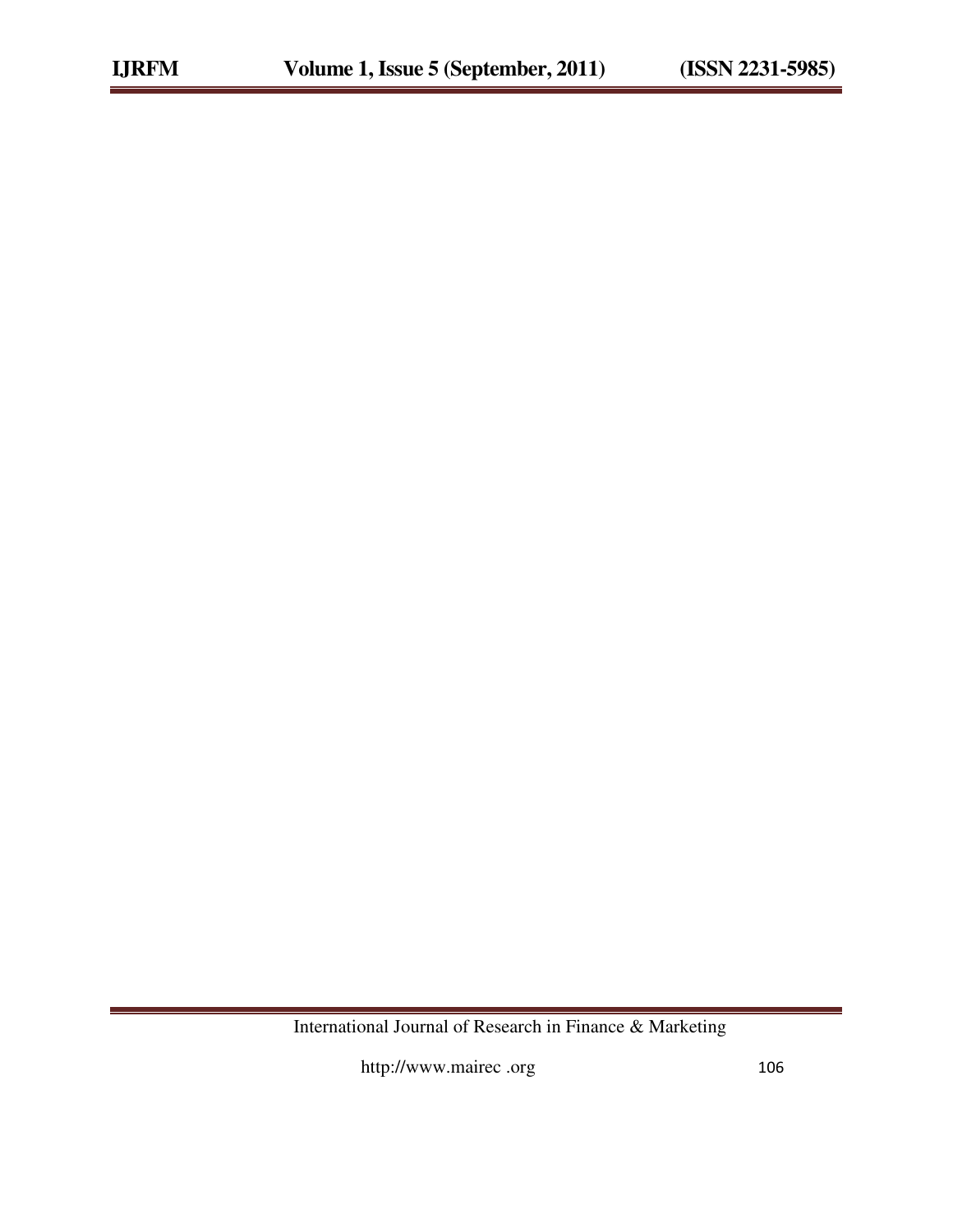# **ANNEXURE 1**

| <b>Depth Interview Questionnaire - Dealers</b> |  |
|------------------------------------------------|--|
|------------------------------------------------|--|

| Date of the discussion:                               | Time Taken:                                                                                                            |  |
|-------------------------------------------------------|------------------------------------------------------------------------------------------------------------------------|--|
|                                                       |                                                                                                                        |  |
|                                                       | Name of the Interviewee and contact details – e-mail, mobile etc:                                                      |  |
|                                                       |                                                                                                                        |  |
| Dealer Name:                                          | <u> 1989 - Andrea Barbara, amerikana amerikana amerikana amerikana amerikana amerikana amerikana amerikana amerika</u> |  |
|                                                       |                                                                                                                        |  |
| Car Brand:                                            |                                                                                                                        |  |
| Car Models:                                           |                                                                                                                        |  |
| Sales Calls :- Through telephone / walk in customers? |                                                                                                                        |  |
| Question 1:                                           |                                                                                                                        |  |
| generally ask for?                                    | When customer comes in / contacts for discussion of the car model, what are the issues they                            |  |
| feature 6) Safety features 7) Any other - specify     | 1) Fuel consumption 2) Price 3) Comfort factors 4) Security features 5) Entertainment                                  |  |
| Question 2:                                           |                                                                                                                        |  |
| it?                                                   | Do they ask for car financing options available with your agency and the bank / other sources for                      |  |
| Questions 3:                                          |                                                                                                                        |  |
|                                                       | International Journal of Research in Finance & Marketing                                                               |  |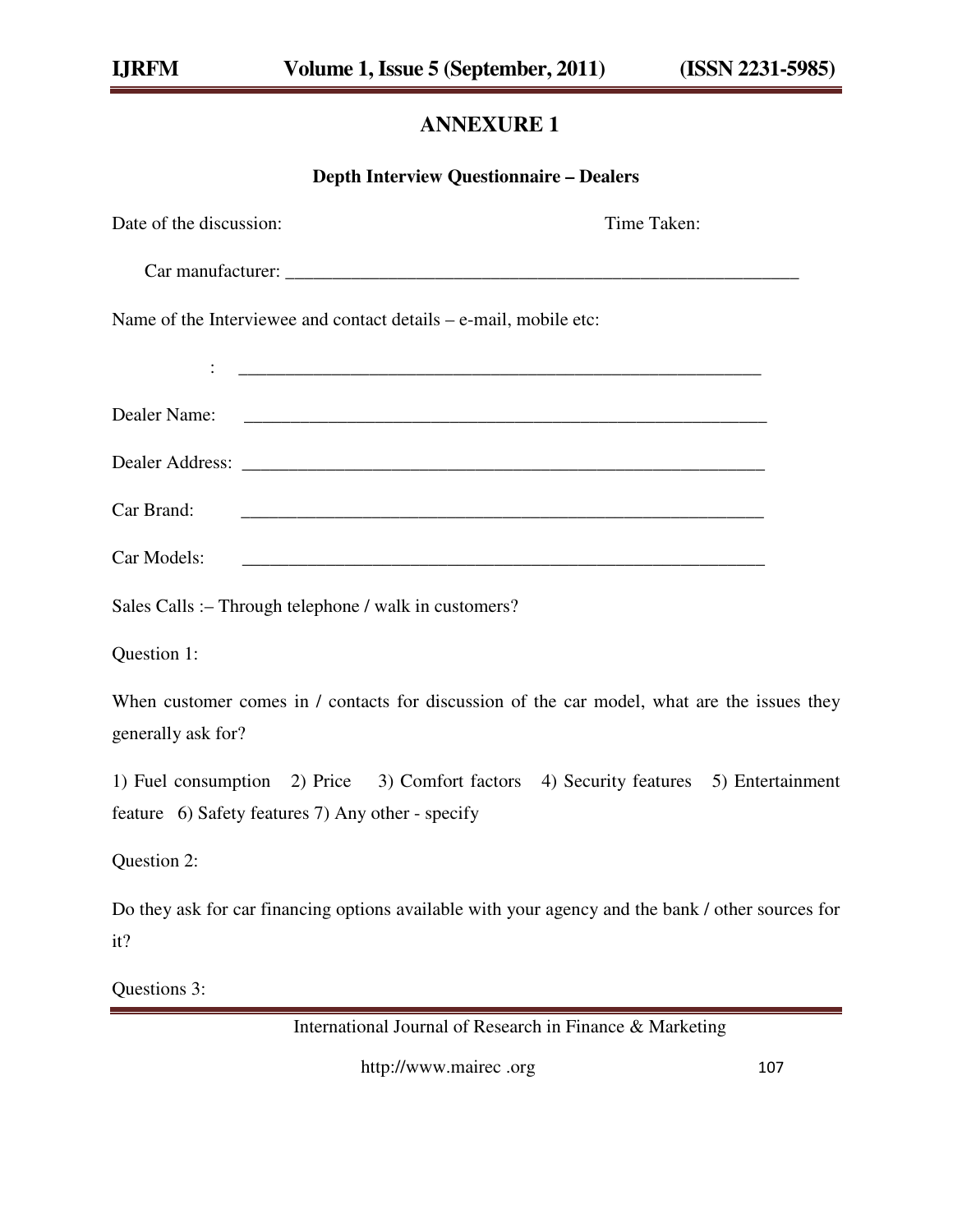Have you come across customers, who buy cars as a status symbol to them? What of them  $\%$ , as per your opinion?

Question 4:

Has the price of the car become a deciding factor in such discussions?

Question 5:

Do you think that the passenger car has become a commodity item (explain the term commodity)? If so, why do you consider it that way?

Question 6:

If the car is a commodity item, what are the differentiating factors you use generally, for your brand, and for the models in particular?

Brand:

Model:

Question 7:

Have you come across customers, who demand fuel efficiency as the only consideration for buying cars? How do you tackle such customers?

Question 8:

Does brand as a differentiating factor, helped you selling your cars?

Question 9:

What are the external influences that the customers are linked to, when they seek to buy cars? 1) Family 2) Friends 3) Market goodwill 4) Car finance availability 5) Taxes, insurance 6) Others – specify :  $\_\_$ 

International Journal of Research in Finance & Marketing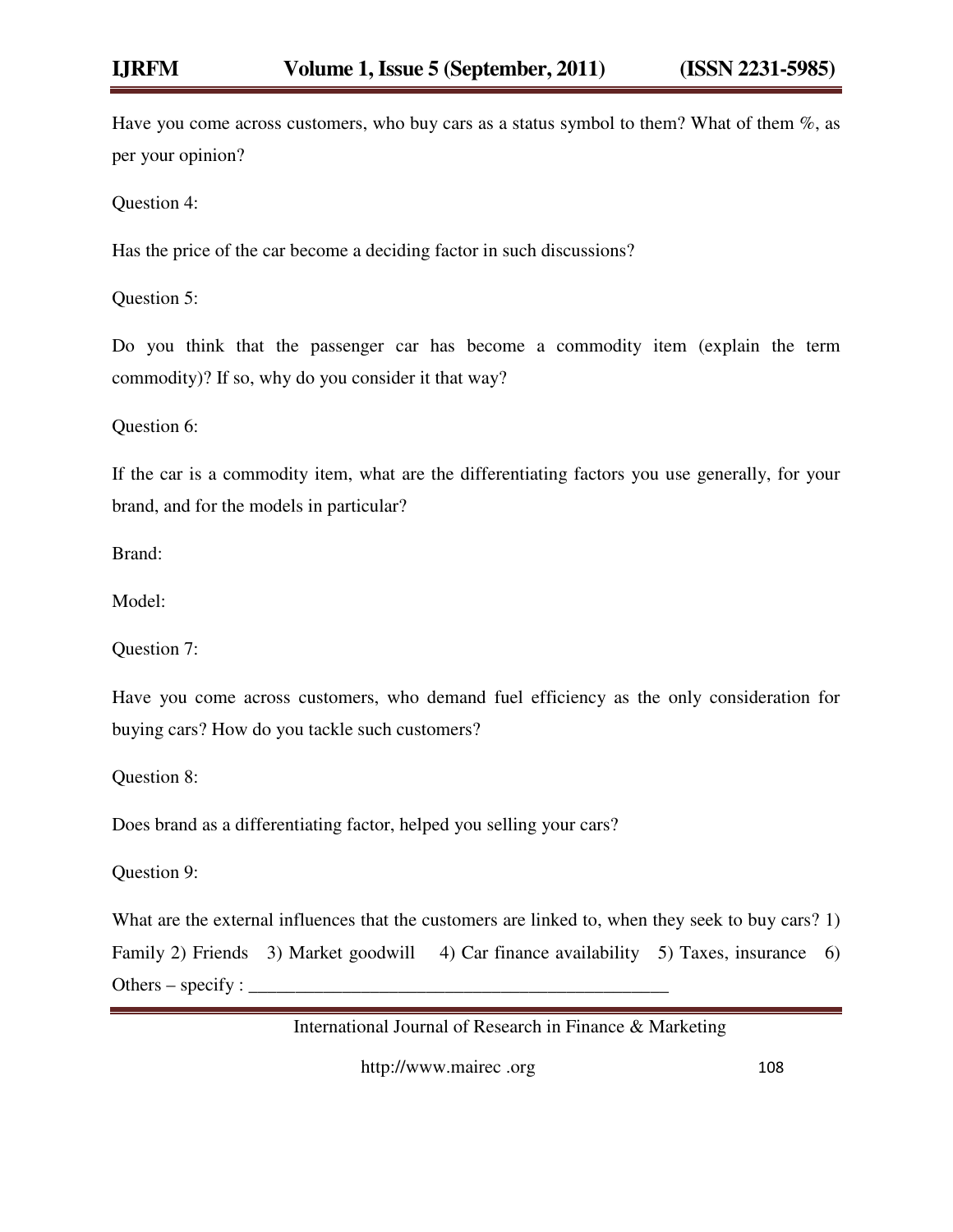Question 10:

Do you think that after-sales service is a dominant influence in deciding the brand and of car by customers?

Question 11:

Do you think that the market value of a brand and model, will affect the purchase of the car?

Questions 12:

List main advantages of buying your brand and models

Question 13:

Does your brand have an exclusive internet web page with all details on company, brand, model, price and all other details?

Question 14:

Is there any other information / issue that you would like to raise, which can help this area of research?

Question: 15

Are you willing to pre-test the questionnaire I develop for the next stage of this research?

Question 16:

Do you think an inducement is required to encourage people to complete the questionnaire that will be developed from these focus groups? If so, what sort of incentive do you think is required to encourage people to complete and return a survey questionnaire?

### **Thank the dealer / representative for their time, help and support.**

International Journal of Research in Finance & Marketing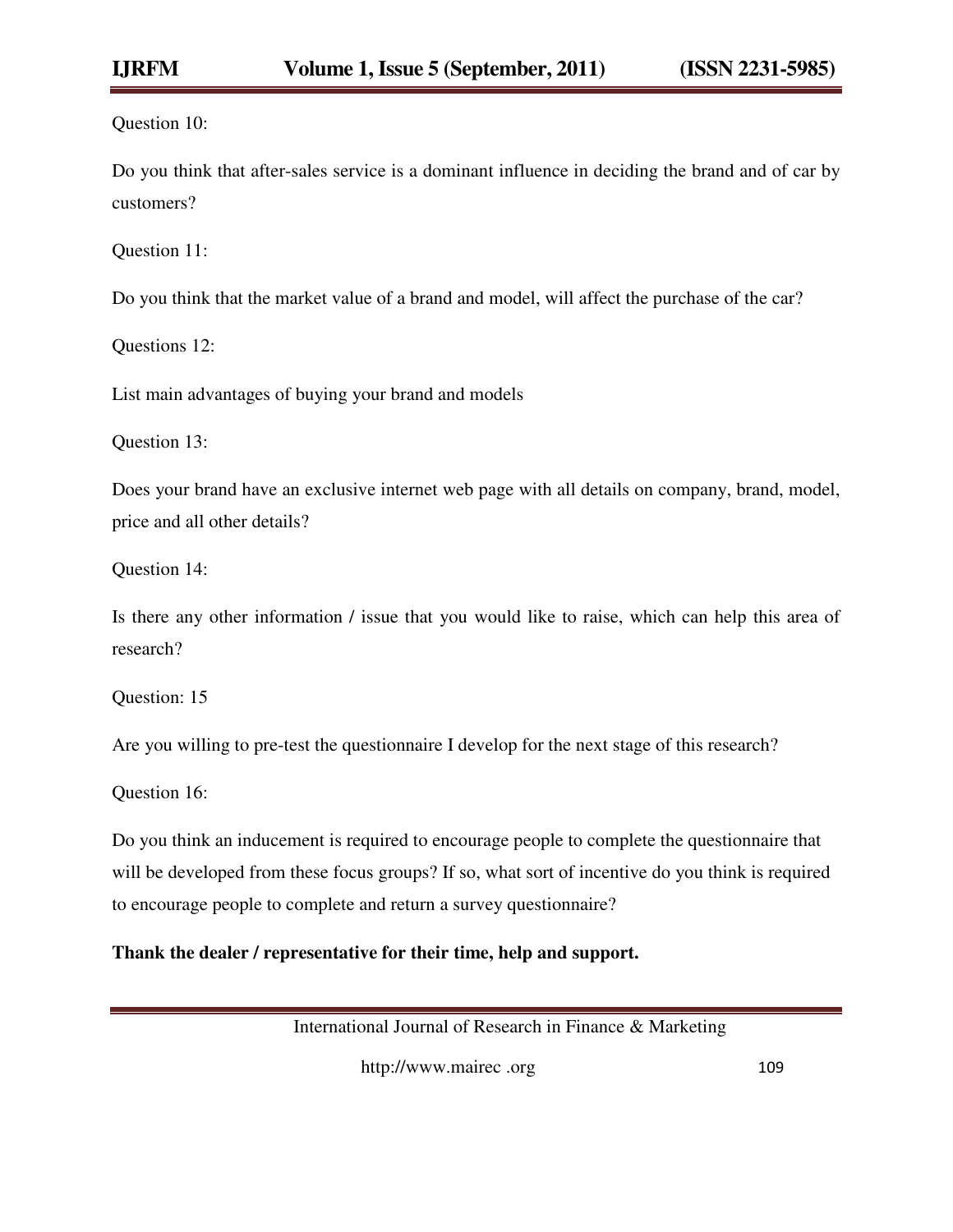# **ANNEXURE 2**

# **Depth Interview Questionnaire – Car financing**

| Date of the discussion:                                                                                                                          | Time Taken: |
|--------------------------------------------------------------------------------------------------------------------------------------------------|-------------|
| Name of the Interviewee and contact details – e-mail, mobile etc:                                                                                |             |
|                                                                                                                                                  |             |
|                                                                                                                                                  |             |
|                                                                                                                                                  |             |
|                                                                                                                                                  |             |
|                                                                                                                                                  |             |
| <b>Acquisition and Sales Process:</b>                                                                                                            |             |
| Question 1:                                                                                                                                      |             |
| How do you publicise your car financing package?                                                                                                 |             |
| Questions 2:                                                                                                                                     |             |
| What are the features of your car loan package?                                                                                                  |             |
| Questions 3: Do you customers approach you directly for the loans or do they come through the<br>car dealers?                                    |             |
| Question 4: Does your agency have an agreement with selected car manufacturers or dealers to<br>have car financing packages for their customers? |             |
| Question 5:                                                                                                                                      |             |

International Journal of Research in Finance & Marketing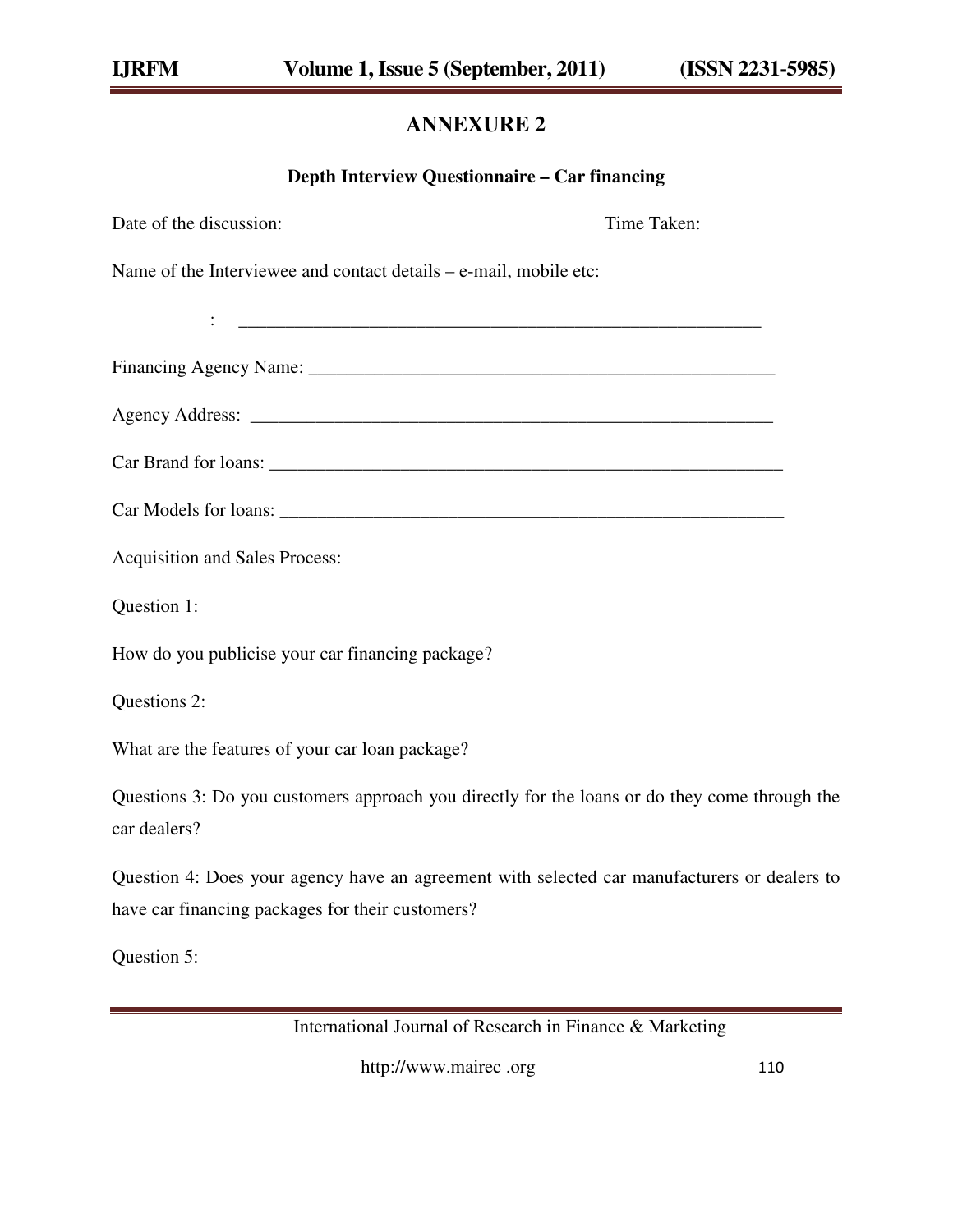Do you think that after-sales service is a dominant influence in deciding the car loan agency by customers?

Questions 6:

List main advantages of buying your car financing package

Question 7:

Do you think that interest rate as the prime factor for customers to take car loans?

Question 8: Do you have penalty clause, for pre-mature termination of the loan? Do you think it a deterrent for customers in availing car loans?

Question 9:

Do your bank / Agency have an exclusive internet web page with all details on car financing and terms with all other details?

Question 10:

Is there any other information / issue that you would like to raise, which can help this area of research?

Question: 11:

Are any of you willing to pre-test the questionnaire I develop for the next stage of this research?

Question 12:

Do you think an inducement is required to encourage people to complete the questionnaire that will be developed from these focus groups? If so, what sort of incentive do you think is required to encourage people to complete and return a survey questionnaire?

International Journal of Research in Finance & Marketing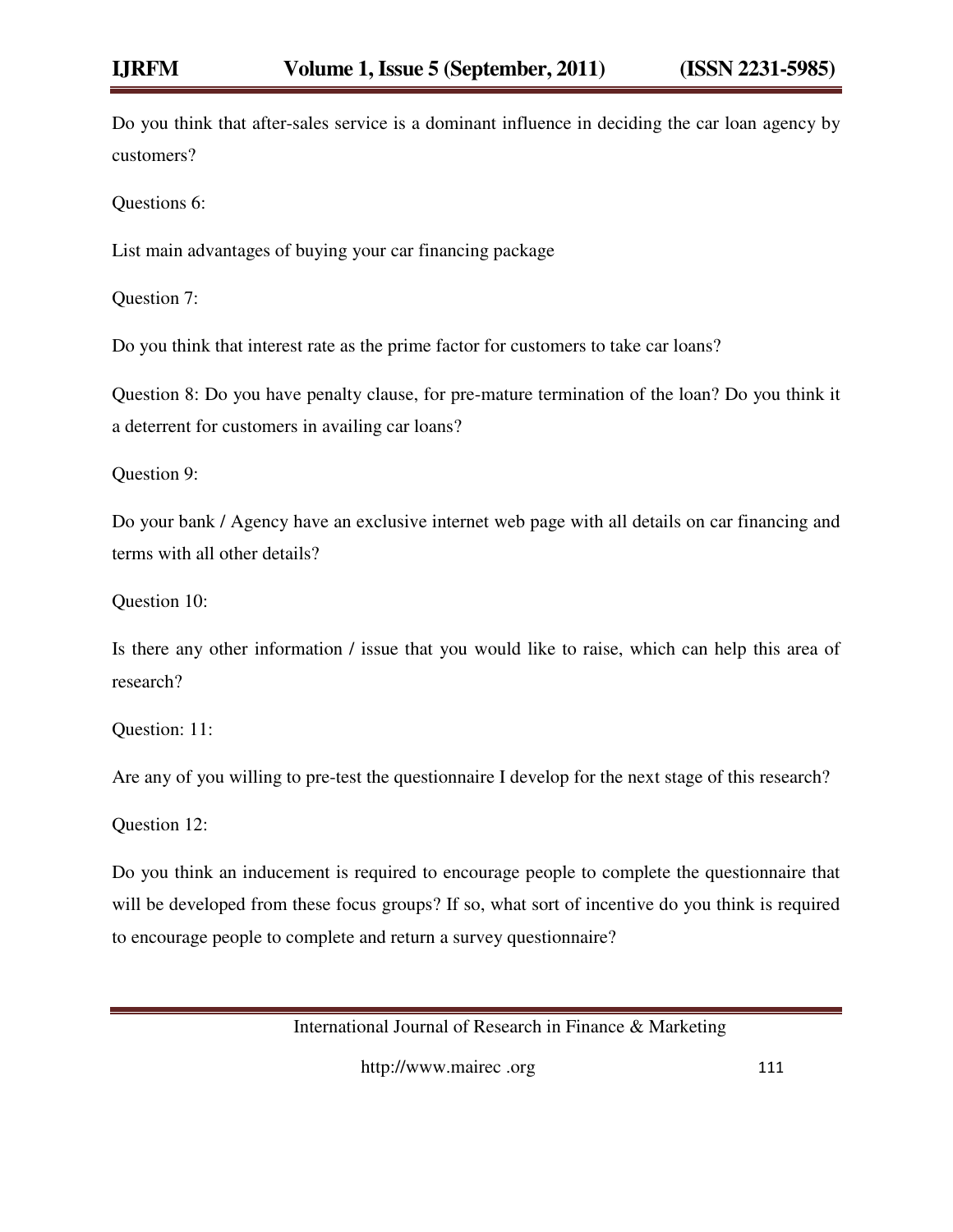## **ANNEXURE 3**

### **Depth Interview Questionnaire - Car Customers**

| Date of the discussion: | Time Taken: |
|-------------------------|-------------|
|                         |             |
| Car Brand:              |             |
| Car Model:              | since when: |

Segment: A / B / C / D / MPV

Q (1) I bought a car because: (Tick multiple options):

1) Need for upgrade from two-wheeler to four-wheeler

- 2) Need of the business firm (in case of running a business of your own)
- 3) Peer pressure from other family members owning a car
- 4) Upgraded the model to suit personal ambition
- 5) Family wanted a car for attending functions, social gathering
- 6) Banks / Loan companies approached with a ready offer, hence motivated to buy it
- 7) Wanted to travel long distance on personal / business trips
- 8) To suit my social standings

International Journal of Research in Finance & Marketing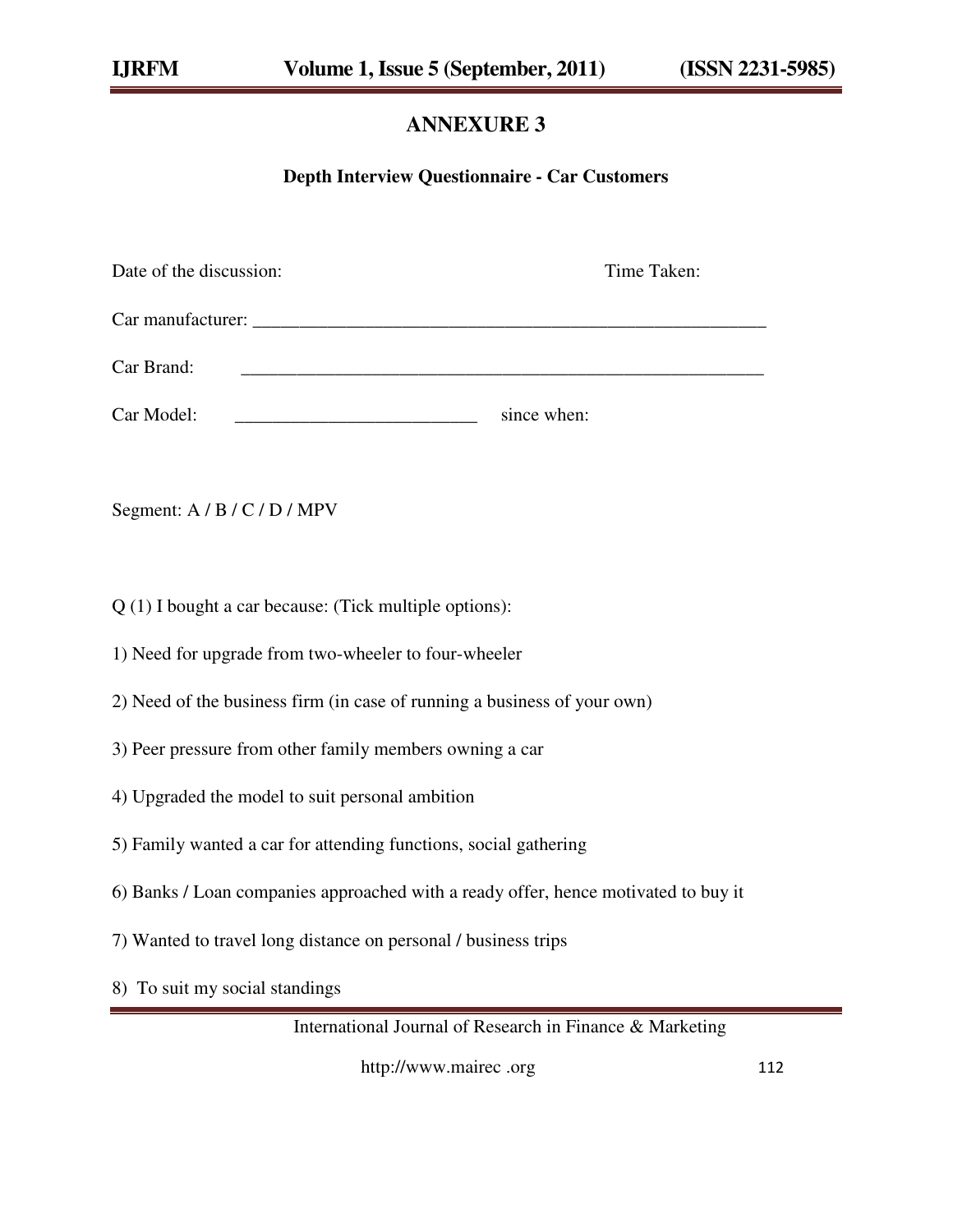- 9) Peer pressure from friends / neighbours
- 10) In convenience in public transport for family journeys
- 11) Any other reason Specify it.
- Q 2) Information gathering before the purchase decision: (Tick multiple options)
- 1) Search in Internet websites of the manufacturer
- 2) Information received from friends
- 3) Information received from office colleagues
- 4) Opinion from family members
- 5) Advertisement in news papers / magazine
- 6) TV commercials on car models and brands
- 7) Auto shows of manufacturers
- 8) Visit to dealers / distributors
- 9) Any other method Specify it

Q 3) Considerations which made the decision in favor your purchased brand:

1) Fuel Efficiency 2) Price 3) Comfort factors 4) Security features 5) Entertainment feature 6) Safety features 7) Prestige value 8) Ready availability of bank loan 9) Differentiating factors of the model - Specify it -------------------------------

10) Brand image 11) Dealer Offers / Freebies 12) Market goodwill 13) After-sales Service 14) Market value of the brand

### **Thank the customers for their time, help and support.**

International Journal of Research in Finance & Marketing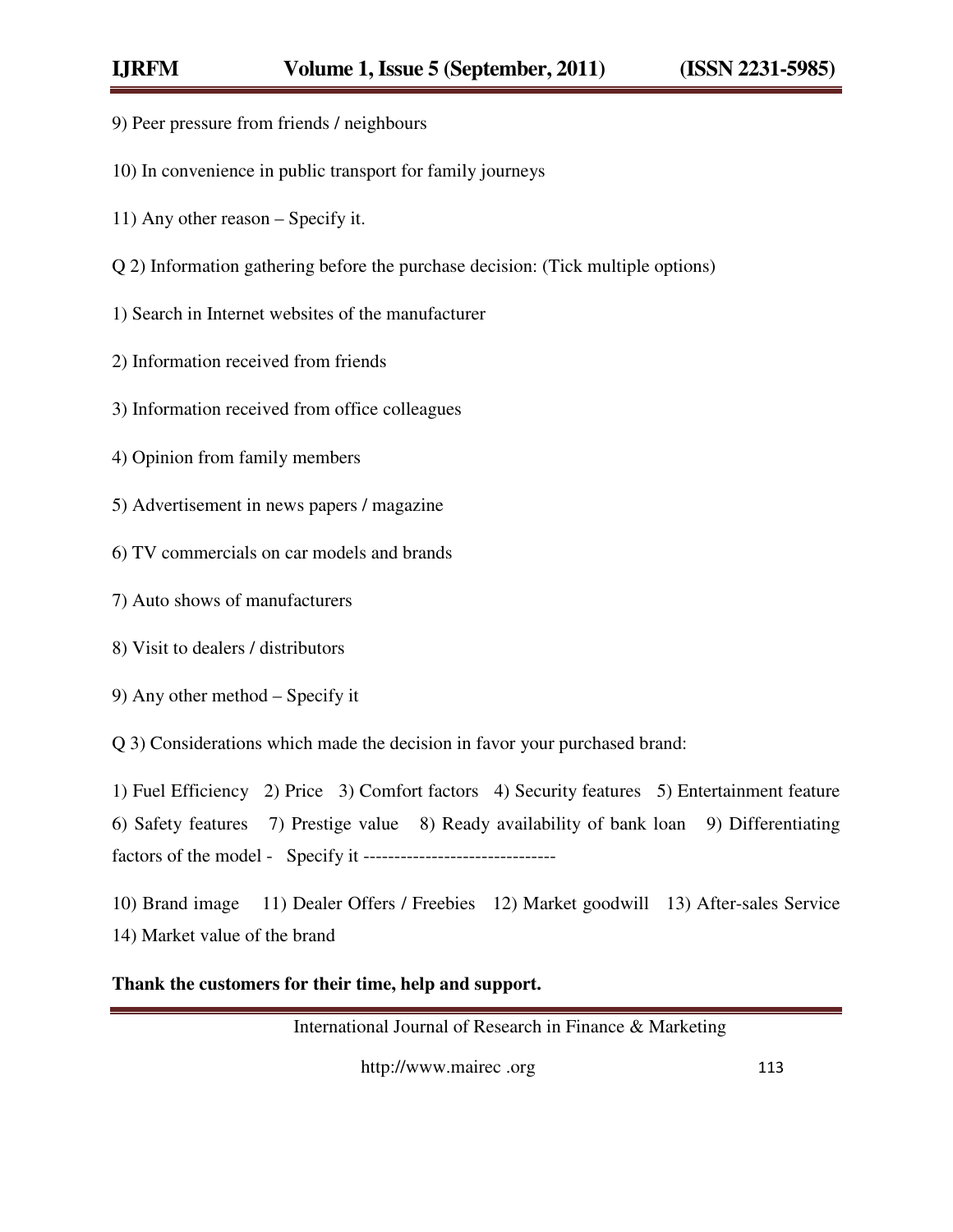# **ANNEXURE 4**

### **Response summary on the Questionnaire on Car Customers survey**

Total interviews – 15 car owners

Note: The numbers shown against each question, is the number of customers, who responded favorably to the specific question.

- Q (1) I bought a car because: (Tick multiple options):
- 1) Need for upgrade from two-wheeler to four-wheeler 1
- 2) Need of the business firm (in case of running a business of your own) 8
- 3) Peer pressure from other family members owning a car  $-1$
- 4) Upgraded the model to suit personal ambition 7
- 5) Family wanted a car for attending functions, social gathering 8
- 6) Banks / Loan companies approached with a ready offer, hence motivated to buy it 2
- 7) Wanted to travel long distance on personal / business trips 9
- 8) To suit my social standings 9
- 9) Peer pressure from friends / neighbours 3
- 10) In convenience in public transport for family journeys 8
- 11) Any other reason Specify it.
- Q 2) Information gathering before the purchase decision: (Tick multiple options)
- 1) Search in Internet websites of the manufacturer 8

International Journal of Research in Finance & Marketing